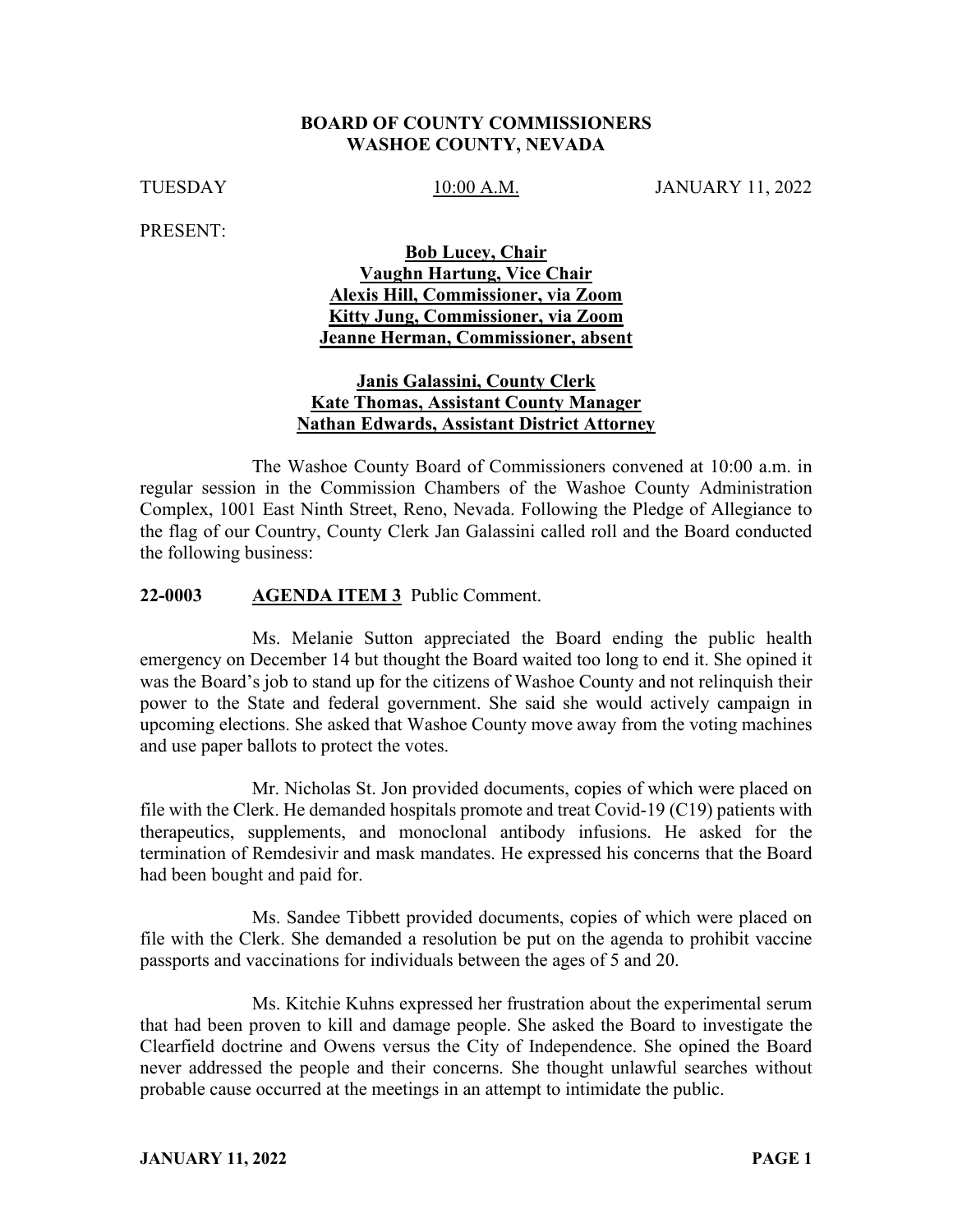Ms. Janet Butcher commented cruise ships and the USS Milwaukee had fully vaccinated people onboard with C19 breakouts. She said people had been fired or removed from their positions because they would not partake in the experimental drug. She spoke about the complications caused by agent orange and wondered why the vaccine was forced on people. She thought the vaccine only benefitted pharmaceutical companies and stockholders.

Mr. Will Brown, a former firefighter and battalion chief, said he was part of the group of people that took the idea of sprinkler systems in high rise buildings to the legislature. He commented he would like to see similar solutions taken before disastrous problems occurred, like the recent fire in New York. He discussed the actions of Republican officials during the attack on the capitol, and he opined they had lied in their statements regarding the attacks. He noted the Republican officials did not attend the examination of documents in Congress, and he said voting Republican equated to the approval of liars.

Ms. Donna Robinson displayed a document, a copy of which was placed on file with the Clerk. She said County employees commented to KOLO Channel 8 that the ditches in Sun Valley had been cleared and worked perfectly; she stated this was untrue. She knew of multiple residents who called the County about cleaning out the ditches, only to get excuses about why they could not perform the work. She wanted to know when the Board would hold someone accountable and get the ditches cleaned.

Ms. Cindy Martinez provided documents, copies of which were placed on file with the Clerk. She noted 2022 would be a year of reckoning and the Board would be held accountable for what they had done. She read an email she sent to the Board about scientific studies, C19, and the ineffectiveness of the vaccines. She commented that Washoe County citizens delivered similar scientific papers to the Board and Health District, and the County was willfully ignoring the information. She thought the American Rescue Plan Act money was money that only existed in a computer system, and she said the Board's acceptance of the money put the County in unrecoverable debt.

Regarding the Crystal Canyon Boulevard project, Mr. Kenji Otto said County employees gave inaccurate statements to the Board regarding the number of accidents that had occurred. He said County employees stated five accidents had occurred over five years. He relayed his research showed there had been 33 accidents, including one death and one accident that involved a school bus with children. He noted he had asked for a four-way stop on several streets, but the County decided to do \$70,000 of improvements instead. He asked for clarification on the mask mandate and said the rules had not been consistent.

Mr. Bruce Foster displayed a document, a copy of which was placed on file with the Clerk. He discussed a statement by Dr. Benjamin Rush regarding medical freedom in the constitution. He agreed with James Madison's statement that legislative, judicial, and executive powers accumulated in the same hands would lead to tyranny. He compared the statement to the government suppressing anything other than C19 drugs and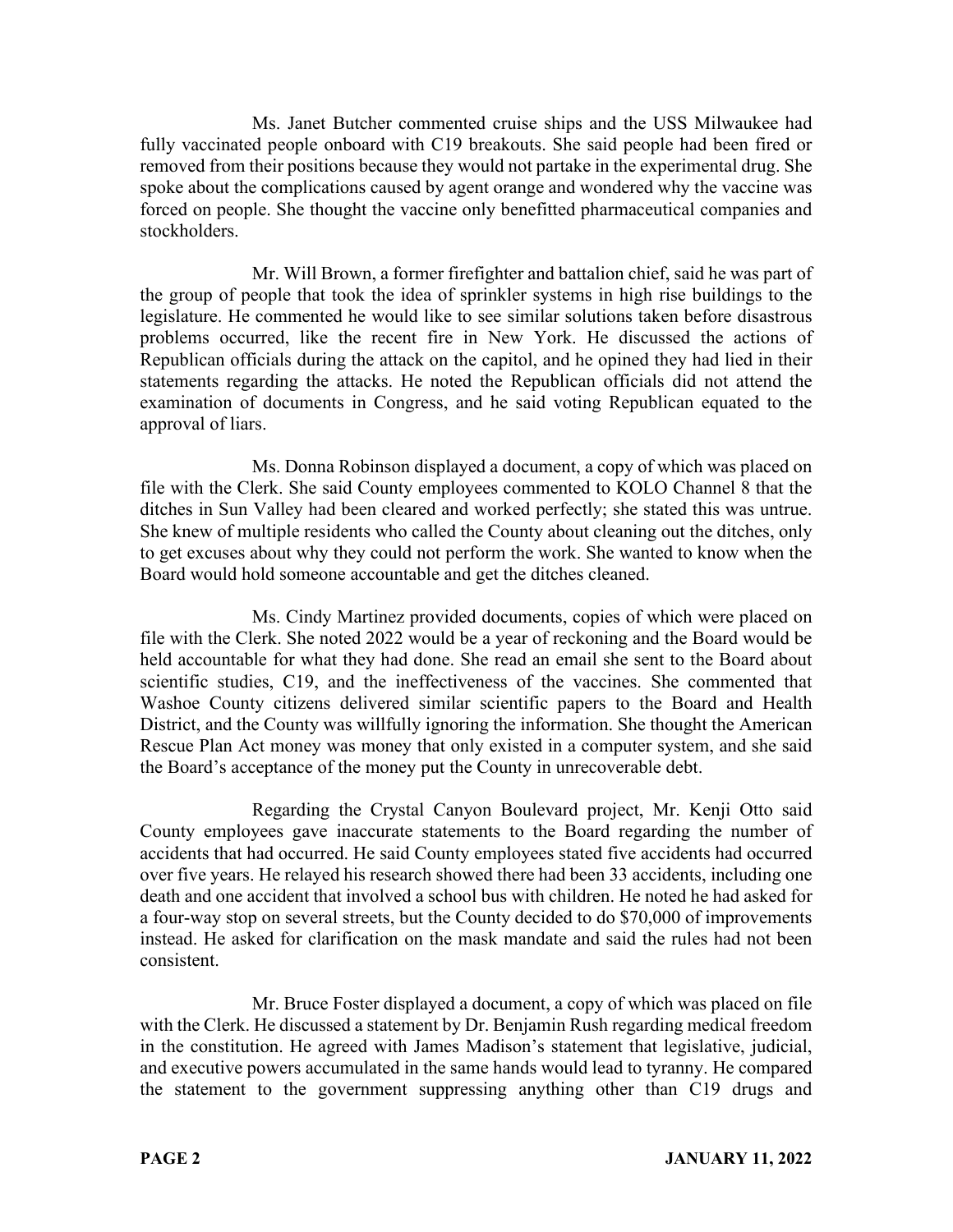experimental vaccines. He expressed his dissatisfaction with the unscientific mask mandates, lockdowns, social distancing, testing, and business closures.

County Clerk Jan Galassini stated emails received from Mr. Brian Erbis, Ms. Yolanda (last name unknown), Ms. Chiarra Macellaio, E. Gerscovich, and Ms. Tammy Holt-Still would be placed on file.

## **22-0004 AGENDA ITEM 4** Announcements/Reports.

Assistant County Manager Kate Thomas commented the Bartley Ranch testing location was closed for the day due to staffing issues. She informed testing locations could be found on the Covid-19 (C19) County website. She asked the public to be patient as the demand for testing was high. Appointments were not necessary, she explained, but staff recommended pre-registration to save time. She reminded the antigen rapid test results were available on the same day. She asked the public to cancel their appointments if they were unable to attend them in order to free spots up for others.

Vice Chair Hartung said he attended the first Citizen Advisory Board (CAB) meeting of the year and noted the abundance of public comment at the meeting. He asked the Sheriff's Office for their assistance in combating u-turns and high speeds on Pyramid Highway; he wondered whether Nevada Department of Transportation (NDOT) could make physical changes on Pyramid Highway. Recalling past conversations about the advanced signal warning system removals on Pyramid Highway, he asked that NDOT give a presentation to the Board. He felt the design was not flawed and thought the removal of the systems would lead to problems.

Commissioner Hill announced the 36th annual Martin Luther King, Jr. memorial service would be held January 16. She reminded the first CAB meeting for the West Truckee Meadows Verdi township would be held January 18.

Chair Lucey clarified the vote in December to end the public health emergency for Washoe County did not change the Governor's mask mandates. He said the mask mandates were still in place for County staff and individuals visiting the building; however, if someone chose not to wear a mask in chambers they would not be escorted out. He felt that whether someone chose to abide by the mask mandate was their position. He advised if an individual was disruptive to the meeting, they would be asked to leave.

Chair Lucey commented on the large amount of snow the County received over the Christmas and New Year's holidays and he noted the past December set a record in the region for the largest amount of snowfall in December. He thanked Sierra Nevada Construction and Granite Construction for their assistance in clearing arterial roads in the foothills and helping the fire department clear out fire hydrants. He said the priority was to maintain public safety and keep access to homes open for fire engines. He explained NDOT had a 50 person decrease in their snow removal operations team, which had left them significantly challenged. He informed several agencies maintained the communal roads, and when significant storms came through employees were pulled off mountain summits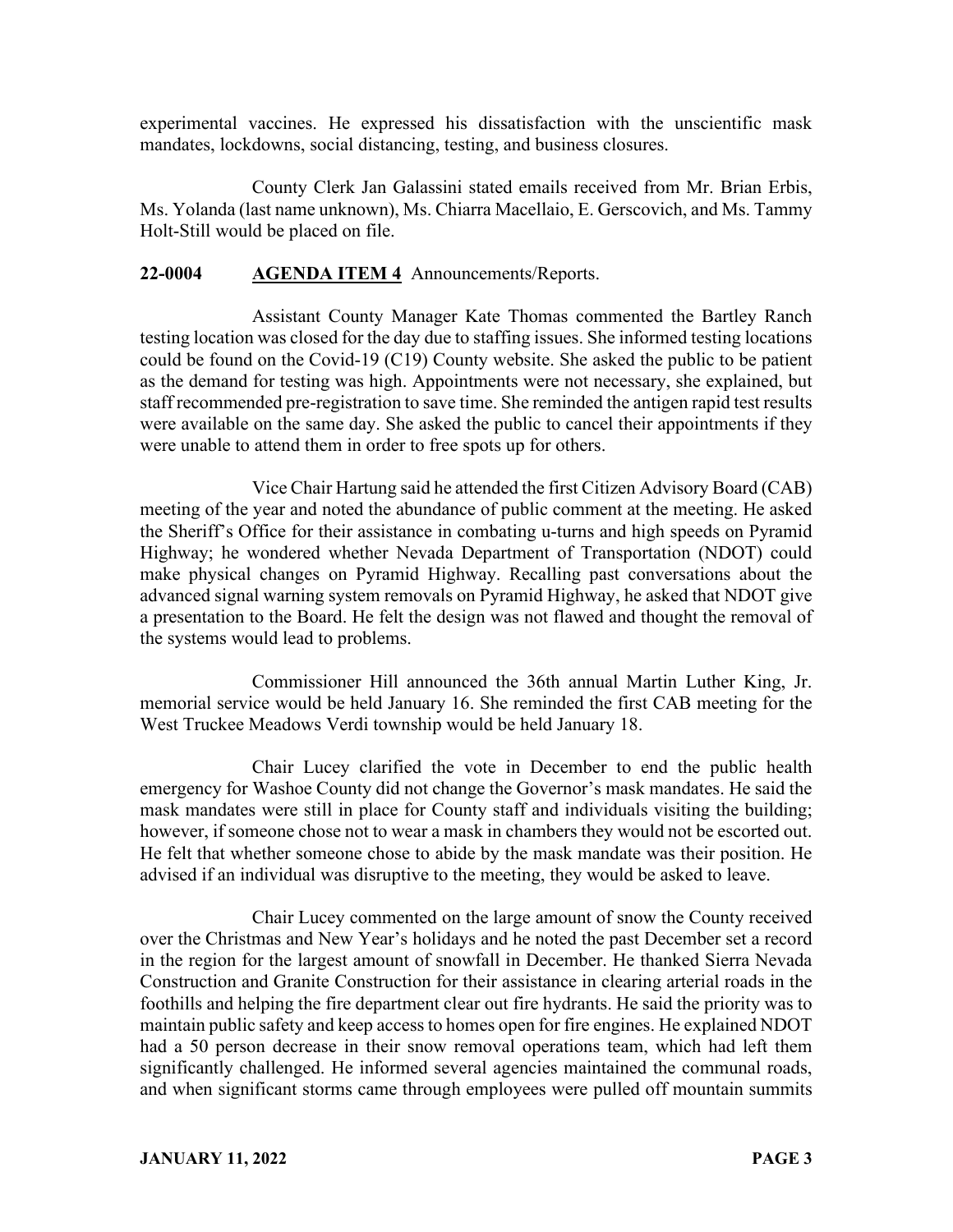to prioritize roads with more public travel. Regarding District 2 on Mount Rose Highway, he said a corridor study had been completed and he was in discussion with NDOT about improvements.

Commissioner Jung reminded the boundary lines had changed and the Sun Valley CAB would be returning in February; the first meeting would be held on a Saturday in February. She said the Senior Services Advisory Board (SSAB), which she was a liaison for, had been successful in lobbying the RTC on the proposed elimination of bus routes heavily used by senior citizens. She said RTC presented at the SSAB meeting and had good data to counter. She mentioned RTC was experiencing staffing difficulties and thanked them for making sure everyone's voice was heard in the matter. She appreciated the Board for empowering the SSAB to advocate for the things they were experts on. She opined the SSAB was one of the best groups of all the advisory boards she had served on because they were involved and focused on problem solving.

Chair Lucey discussed the Marshall fire in Boulder County, Colorado that devastated 1,000 homes. He said the Board instructed the chief to participate in a northern Nevada Fire Chiefs' Association Meeting where several chiefs met to discuss a collective plan to deal with high winds and dry conditions. He said they addressed how to be better prepared in the community to prevent incidents.

Chair Lucey thanked the Human Services Agency (HSA) and HSA Director Amber Howell for their work in developing relationships in the community and advocating for underserved women and children. Ms. Howell, he commented, had diligently worked with different groups to find funding for programs. He thanked Grace Church for their \$700,000 donation towards the HSA's continued efforts. Grace Church, he opined, had done leaps and bounds in working for the women and children of Washoe County.

Vice Chair Hartung said Grace Church had been very involved with the community on so many fronts. He requested an agenda item on the Daybreak program, which assisted families dealing with Parkinson's disease and Alzheimers. He noted Daybreak was trying to combine forces with Nevada Senior Services; Nevada Senior Services was able to serve Southern Nevada on a limited budget. He was hopeful Washoe County could get a similar program and he looked forward to seeing what Ms. Howell could establish.

Vice Chair Hartung asked to meet with Director of Engineering and Capital Projects Dwayne Smith regarding four-way stops at Crystal Canyon. He was interested in hearing how the County mitigated speeding in that area. He mentioned a constituent noted there were 33 accidents and said he was not surprised with that number. He opined residential areas should be safer.

Vice Chair Hartung asked what the maintenance schedule was on the ditches in the County. He wondered whether prevention of weeds was a better solution than the removal of them. He believed the County needed a regional storm water utility and noted Spanish Springs had one. The residents of Sparks, he said, paid for storm water on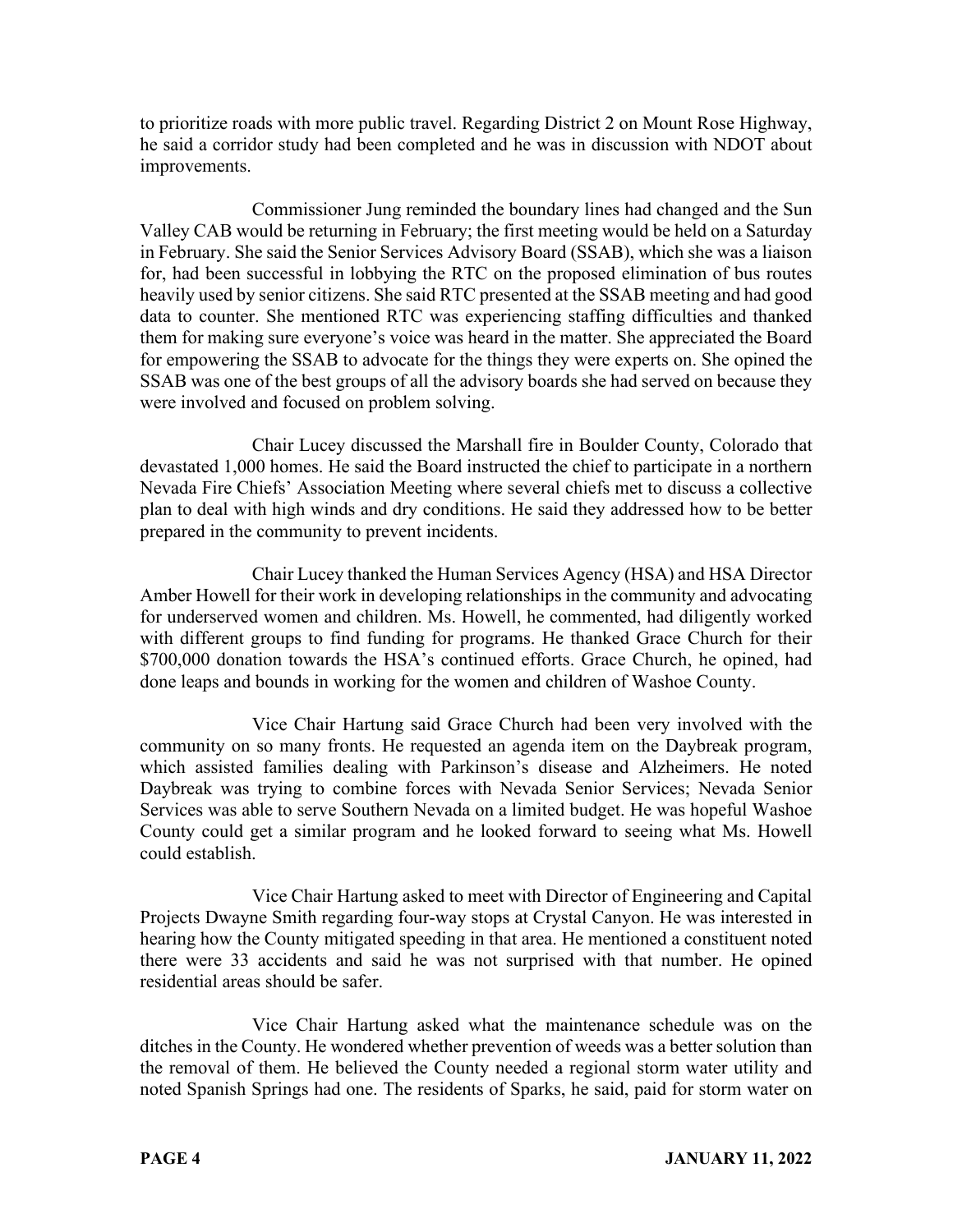their sewer bill through the City of Sparks. He commented Reno City was working on an overall plan and thought the County needed to as well. The County, he mentioned, had already commissioned a study at the Western Regional Water Commission to understand the conveyance channels of stormwater. Once they were able to understand the conveyance, he remarked, they could analyze the channels for volumetric flow and try to understand which ones could be dealt with in a different way.

Vice Chair Hartung stated he would not be running for any office in 2024 and he encouraged his constituents to run for office.

**22-0005 AGENDA ITEM 5** Election of Chair of the Washoe County Board of Commissioners.

Chair Lucey asked Assistant District Attorney Nathan Edwards to guide the Board through the Nevada Revised Statute (NRS) regarding the election of chair. Attorney Edwards said the Board was free to vote to set a term for the chair and vote on a member of the Board to serve as chair. Chair Lucey informed the Board elected in their governing documents to have the chair and vice chair serve in 24-month capacities through a legislative session and election cycle. The voting of chairs occurred in the off years before an election and after a legislative cycle.

Attorney Edwards said the election of chair fell under NRS 244.070. Chair Lucey said it had been his honor and pleasure to serve as chair and noted it was a responsibility that came with several challenges. The chair's responsibility was to work with the Board to set the agenda and to represent the Board. He reminded that although the chair represented the Board, every commissioner was still one vote of the five-member Board; the election of a chair would not change the voting structure.

Commissioner Hill thanked Chair Lucey for his service and mentioned she had learned a lot from him during her first year as a commissioner. She thought Vice Chair Hartung would do a great job in leading the board, and she nominated him for the chair position.

There was no response to the call for public comment.

On motion by Commissioner Hill, seconded by Commissioner Jung, which motion duly carried on a 4-0 vote with Commissioner Herman absent, it was ordered that Vice Chair Hartung be elected as the Chair of the Board of County Commissioners.

**22-0006 AGENDA ITEM 6** Election of Vice-Chair of the Washoe County Board of Commissioners.

Commissioner Lucey asked Attorney Edwards whether the election of vice chair fell under the same Nevada Revised Statute as the election of chair. Assistant District Attorney Nathan Edwards replied yes. Commissioner Lucey asked Commissioner Hill if her intent for Agenda Item 5 was to set the term for chair at 24 months. Commissioner Hill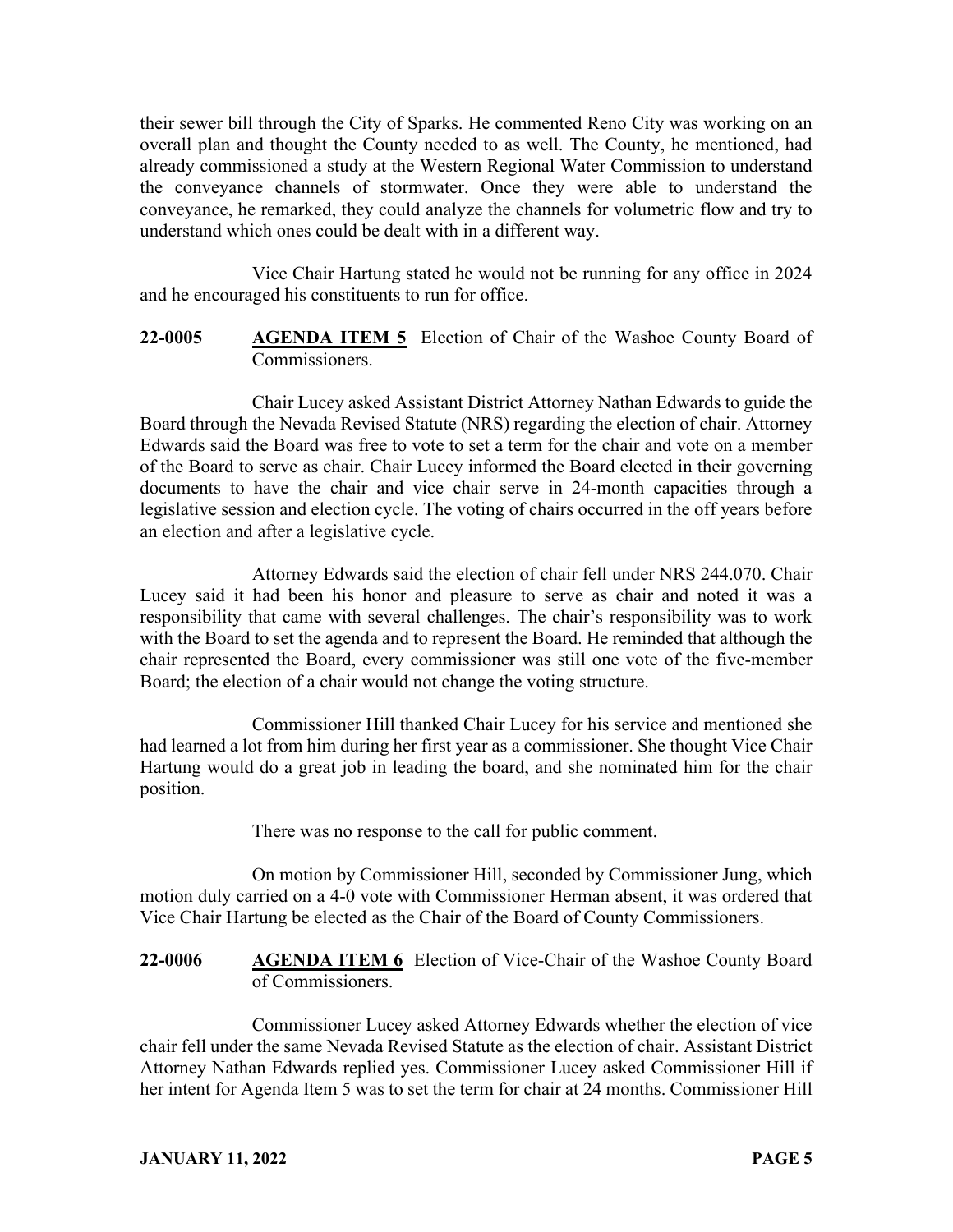replied yes. Commissioner Lucey asked Attorney Edwards if the motion for Agenda Item 5 needed to be amended because a term had not been set. Attorney Edwards responded it was mentioned two years was the established period; he opined the motion was fine as it was.

Commissioner Lucey said the vice chair's term was set for 24 months. He reported the vice chair's responsibility was to serve as second in command for the chair and run the chair position in the absence of Chair Hartung. He made a motion to elect Commissioner Hill as vice chair.

There was no response to the call for public comment.

On motion by Commissioner Lucey, seconded by Chair Hartung, which motion duly carried on a 4-0 vote with Commissioner Herman absent, it was ordered that Commissioner Hill be elected as the Vice Chair of the Board of County Commissioners.

**10:58 a.m. The Board recessed.**

## **11:05 a.m. The Board reconvened with Chair Hartung assuming the gavel.**

**22-0007 AGENDA ITEM 7** Recommendation for discussion and possible action in regards to the appointment and/or reappointment of Commissioners to boards and commissions, alteration of terms of service on boards and commissions where legally permissible, and such other action as the board of commissioners may desire to take in regards to those administrative matters. This item includes any boards or commissions listed at the end of this agenda after the item denoted 'Adjournment'. Manager's Office. (All Commission Districts.)

Communications Director Nancy Leuenhagen reminded of the Board's direction to start a commission support program. Staff from the commission support program worked with Government Affairs Manager Jamie Rodriguez to take over the process of appointments. Office Assistant Alexandra Wilson stated the Commissioners were provided a list of appointments to boards and committees. She reviewed current vacancies and asked the Chair to affirm each appointment. She indicated appropriate changes could be made.

| <b>Board/Commission</b>                  | <b>Commissioners</b>         |
|------------------------------------------|------------------------------|
| Animal Service Advisory Board            | Commissioner Jung – Primary  |
| <b>Community Homeless Advisory Board</b> | Vice Chair Hill – Primary    |
|                                          | Commissioner Lucey - Primary |
|                                          | Chair Hartung – Alternate    |
| District Board of Health                 | Commissioner Lucey – Primary |

After discussion, the appointments were decided as follows: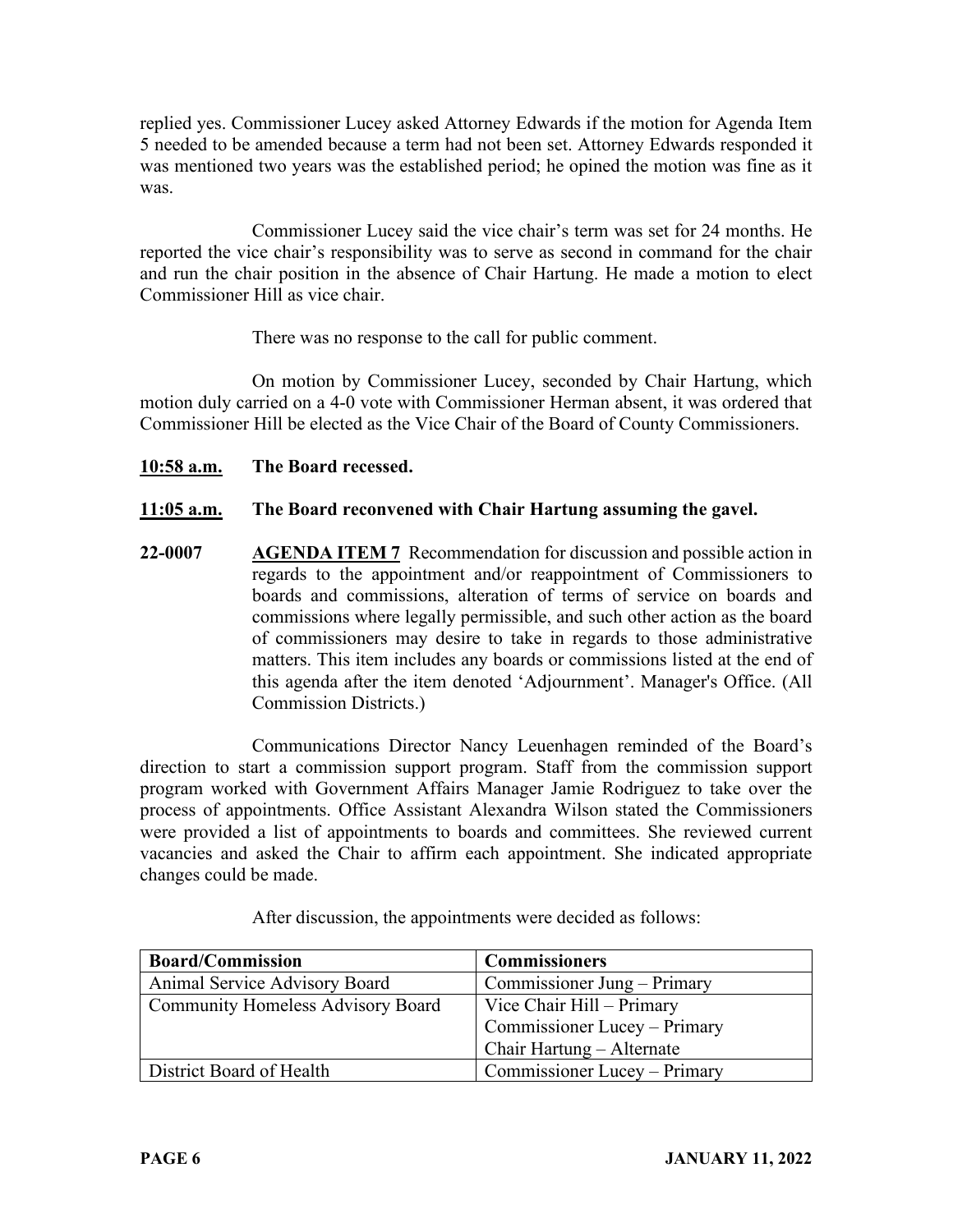| Downtown Reno Business Improvement                                | Vice Chair Hill - Primary       |
|-------------------------------------------------------------------|---------------------------------|
| District                                                          | Commissioner Jung – Alternate   |
| Development Authority<br>Economic<br>of                           | Chair Hartung - Primary         |
| Western Nevada (EDAWN)                                            | Vice Chair Hill - Alternate     |
| Nevada Association of Counties Board of                           | Commissioner Lucey – Primary    |
| Directors (NACO)                                                  | <b>Executive Board</b>          |
|                                                                   | Chair Hartung – Primary         |
|                                                                   | Commissioner Herman - Alternate |
| Nevada Tahoe Conservation District Board                          | Vice Chair Hill - Primary       |
| of Supervisors                                                    | Commissioner Jung - Alternate   |
| Nevada Works                                                      | Commissioner Herman - Primary   |
|                                                                   | Commissioner Jung - Alternate   |
| Regional Transportation Commission                                | Chair Hartung - Primary         |
|                                                                   | Commissioner Lucey - Primary    |
|                                                                   | Vice Chair Hill - Alternate     |
|                                                                   | Commissioner Jung – Alternate   |
|                                                                   | Commissioner Herman - Alternate |
| <b>Visitors</b><br>Convention<br>Reno-Sparks<br>$\&$<br>Authority | Commissioner Lucey - Primary    |
| State Land Use Planning Advisory Council<br>(SLUPAC)              | Commissioner Herman - Primary   |
| Tahoe Prosperity Center Board<br>of                               | Vice Chair Hill - Primary       |
| <b>Directors</b>                                                  |                                 |
| Regional<br>Planning<br>Agency<br>Tahoe                           | Vice Chair Hill - Primary       |
| Governing Board                                                   | Commissioner Lucey - Alternate  |
| Tahoe Transportation District Board of                            | Vice Chair Hill - Primary       |
| <b>Directors</b>                                                  | Commissioner Lucey - Alternate  |
| <b>Tahoe Transportation Commission</b>                            | Vice Chair Hill - Primary       |
|                                                                   | Commissioner Lucey - Alternate  |
| Truckee Meadows Regional Planning                                 | Vice Chair Hill - Primary       |
| <b>Agency Governing Board</b>                                     | Chair Hartung - Primary         |
|                                                                   | Commissioner Herman - Primary   |
| Truckee Meadows Water Authority                                   | Vice Chair Hill - Primary       |
|                                                                   | Chair Hartung - Primary         |
|                                                                   | Commissioner Lucey - Alternate  |
|                                                                   | Commissioner Jung – Alternate   |
|                                                                   | Commissioner Herman - Alternate |
| Truckee<br>Flood<br>River<br>Management                           | Vice Chair Hill - Primary       |
| Authority                                                         | Chair Hartung - Primary         |
|                                                                   | Commissioner Lucey - Alternate  |
|                                                                   | Commissioner Jung - Alternate   |
|                                                                   | Commissioner Herman - Alternate |
| <b>Vya Conservation District</b>                                  | Commissioner Herman – Primary   |
| Washoe County Criminal Justice Advisory                           | Commissioner Lucey - Primary    |
| Committee                                                         |                                 |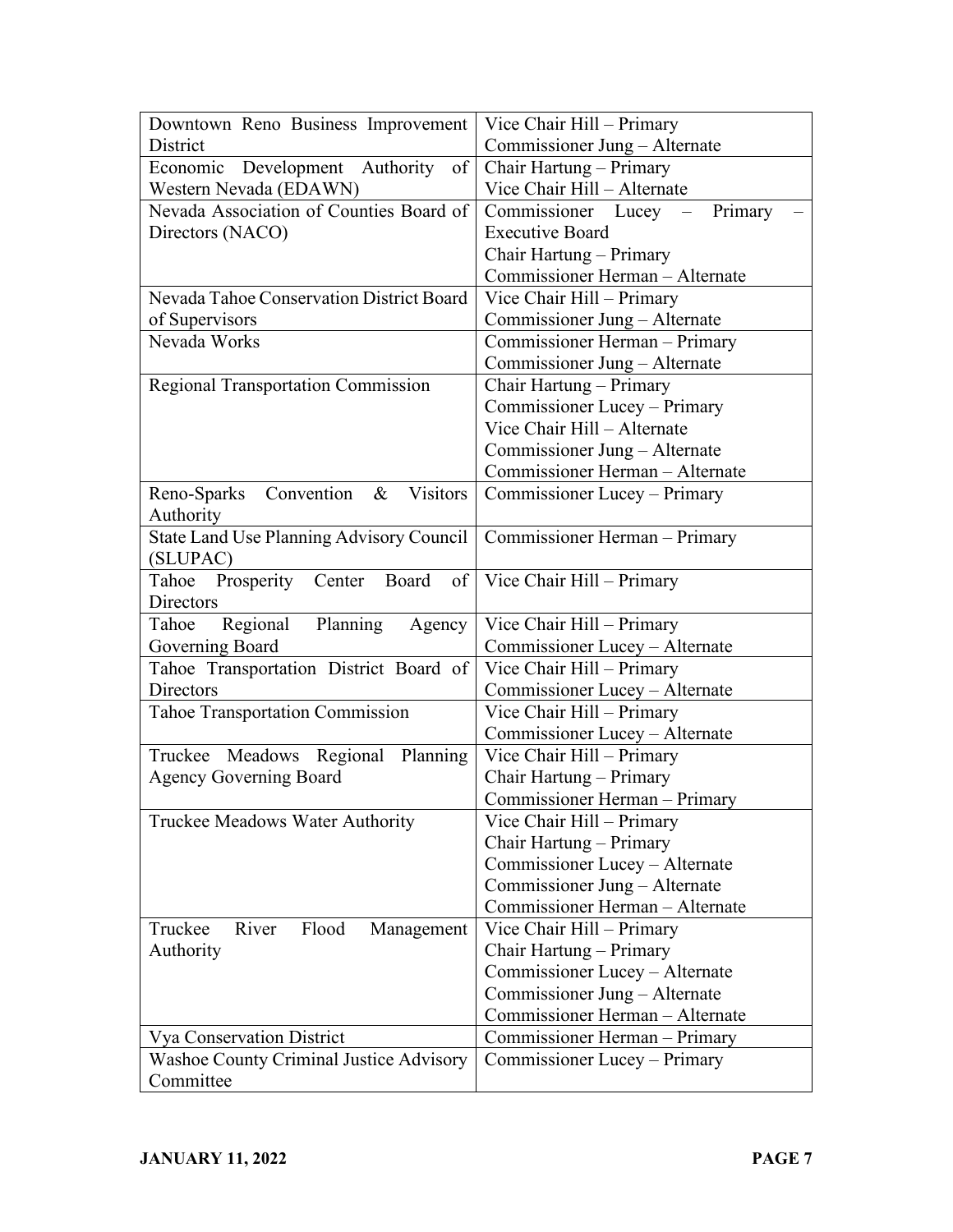| Washoe County Debt Management<br>Commission   | Commissioner Herman - Primary       |
|-----------------------------------------------|-------------------------------------|
| Washoe County Internal Audit Committee        | Commissioner Herman - Primary       |
|                                               | Vice Chair Hill - Alternate         |
| <b>Washoe County Investment Committee</b>     | Chair Hartung - Primary             |
|                                               | Vice Chair Hill - Primary           |
| Washoe County Legislative Liaison             | Vice Chair Hill - Liaison           |
|                                               | Commissioner Lucey - Liaison        |
| Washoe County Open Space and Regional         | Commissioner Jung - Liaison         |
| <b>Parks Commission</b>                       |                                     |
| <b>Washoe County Senior Services Advisory</b> | Commissioner Jung - Primary         |
| <b>Board Liaison</b>                          | Commissioner Herman - Alternate     |
| Washoe County School District Capital         | Commissioner Lucey - Primary        |
| <b>Funding Protection Committee</b>           | Commissioner Herman - Primary       |
| Washoe County School District Oversight       | Commissioner Lucey - Primary        |
| Panel                                         | Commissioner Herman - Primary       |
| <b>Washoe County Stadium Authority</b>        | Vice Chair Hill - Primary           |
|                                               | Chair Hartung - Primary             |
|                                               | Commissioner Lucey - Alternate      |
|                                               | Commissioner Jung - Alternate       |
|                                               | Commissioner Herman - Alternate     |
| <b>Washoe Storey Conservation District</b>    | Commissioner Herman - Primary       |
| Western Nevada Development District           | Commissioner Herman – Primary       |
| (WNDD)                                        | Commissioner Lucey - Alternate      |
| Western Regional Water Commission             | Chair Hartung - Primary             |
|                                               | Vice Chair Hill – Appointed by TMWA |
|                                               | Commissioner Lucey – Appointed by   |
|                                               | <b>TMWA</b>                         |

There was no response to the call for public comment.

On motion by Commissioner Lucey, seconded by Vice Chair Hill, which motion duly carried on a 4-0 vote, with Commissioner Herman absent, it was ordered that the above changes to the Regional Transportation Commission's appointments be approved.

On motion by Commissioner Lucey, seconded by Chair Hartung, which motion duly carried on a 4-0 vote, with Commissioner Herman absent, it was ordered that the above changes to the Washoe County Investment Committee's appointments be approved.

On motion by Commissioner Lucey, seconded by Chair Hartung, which motion duly carried on a 4-0 vote, it was ordered that the changes to the above listed boards and commission appointments be approved.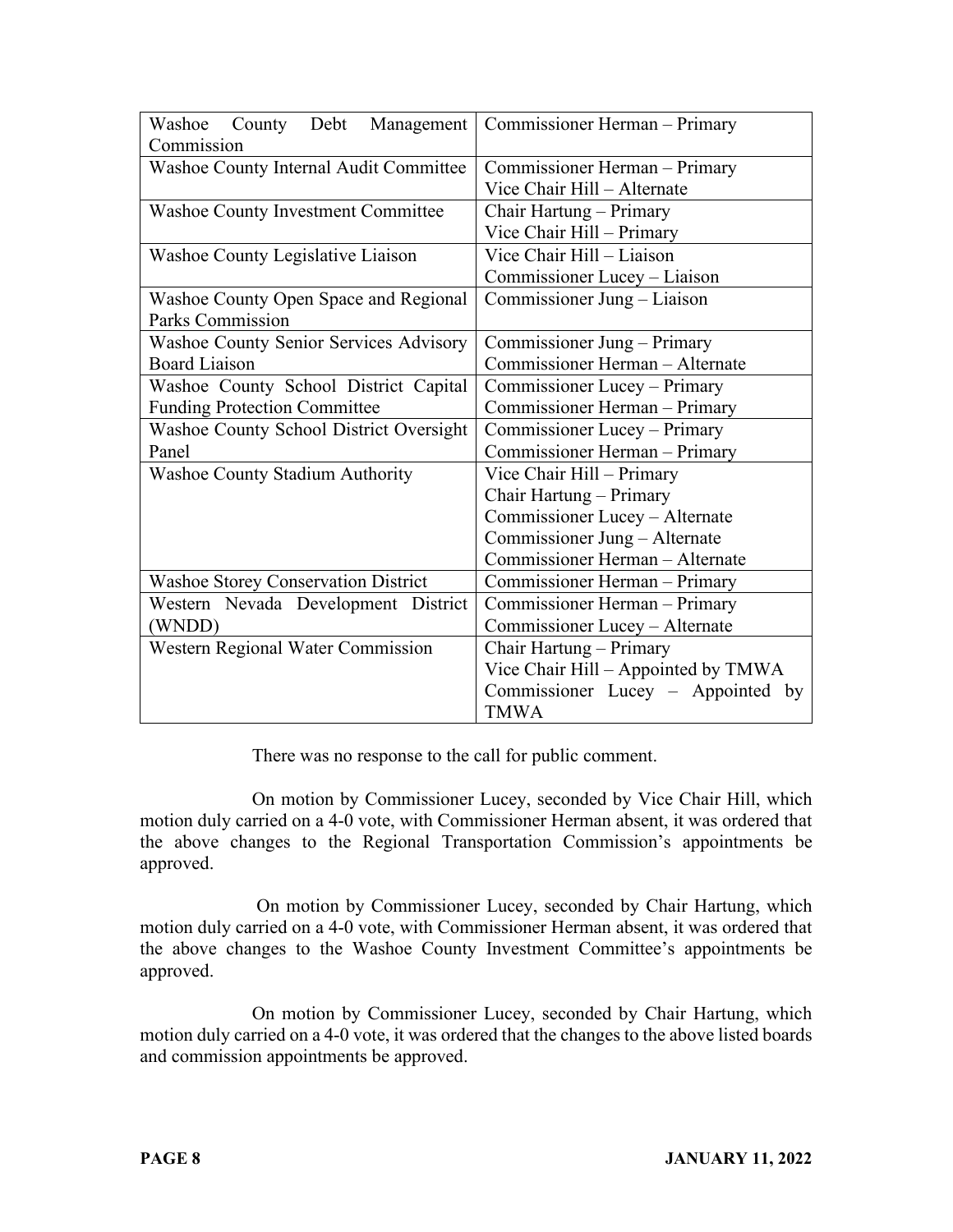### **CONSENT AGENDA ITEMS** – **8A1 THROUGH 8I1**

- **22-0008 8A1** Approval of minutes for the Board of County Commissioners' special meeting of December 1, 2021. Clerk. (All Commission Districts.)
- **22-0009 8B1** Recommendation to 1) approve roll change requests, pursuant to NRS 361.765 and/or NRS 361.768, for errors discovered on the 2020/2021 and 2021/2022 unsecured tax roll 2) authorize Chair to execute the changes described in Exhibit B and 3) direct the Washoe County Treasurer to correct the error(s). [cumulative amount of decrease to all taxing entities \$142,287.84]. Assessor. (All Commission Districts.)
- **22-0010 8C1** Recommendation to approve Amendment I to the existing Non-Exclusive Utility Easement - Washoe County Force-Main Sewer Across Aspen Glen Footbridge, a utility easement granting a permanent, nonexclusive easement between the State of Nevada, acting through the Nevada Division of State Lands and Washoe County, for a sanitary sewer force main on the Aspen Glen Footbridge in Reno, Nevada (over a portion of APNs 009-030-02, 009-040-02, 009-040-10 and 212-050-17), increasing the annual rental fee from \$475.00 to \$610.00, to comply with the five-year fee analysis imposed by the Nevada Division of State. (Commission District 1.)
- **22-0011 8C2** Recommendation to approve a Grant of Easement granting a permanent, non-exclusive easement to Sierra Pacific Power Company d/b/a NV Energy on APN 142-020-06 in Reno, Nevada for the transmission of power for a Truckee Meadows Water Authority Water facility [at a value of \$1.00]. Community Services. (Commission District 2.)
- **22-0012 8C3** Recommendation to award a bid and approve the Agreement to the lowest responsive, responsible bidder for the Incline Village Library Parking Lot Rehabilitation Project to repair asphaltic concrete (AC) paving, curb, gutter and sidewalks to allow safer access to the facilities and lower maintenance costs [staff recommends Armac Construction, Inc., in the amount of \$149,950.25]. Community Services. (Commission District 1.)
- **22-0013 8D1** Recommend to acknowledge receipt of the 39th consecutive annual Certificate of Achievement for Excellence in Financial Reporting from the Government Finance Officers Association of the United States and Canada (GFOA) for the County's Annual Comprehensive Financial Report for the fiscal year ended June 30, 2020. Comptroller. (All Commission Districts.)
- **22-0014 8E1** Recommendation to approve the reclassification of an Office Assistant III, pay grade G, to an Administrative Assistant I, pay grade K; create one new full-time Account Clerk II position, pay grade H (Manager's Office); reclassification of two Eligibility Certification Specialist II positions, pay grade I, to Eligibility Case Compliance Reviewer positions, pay grade L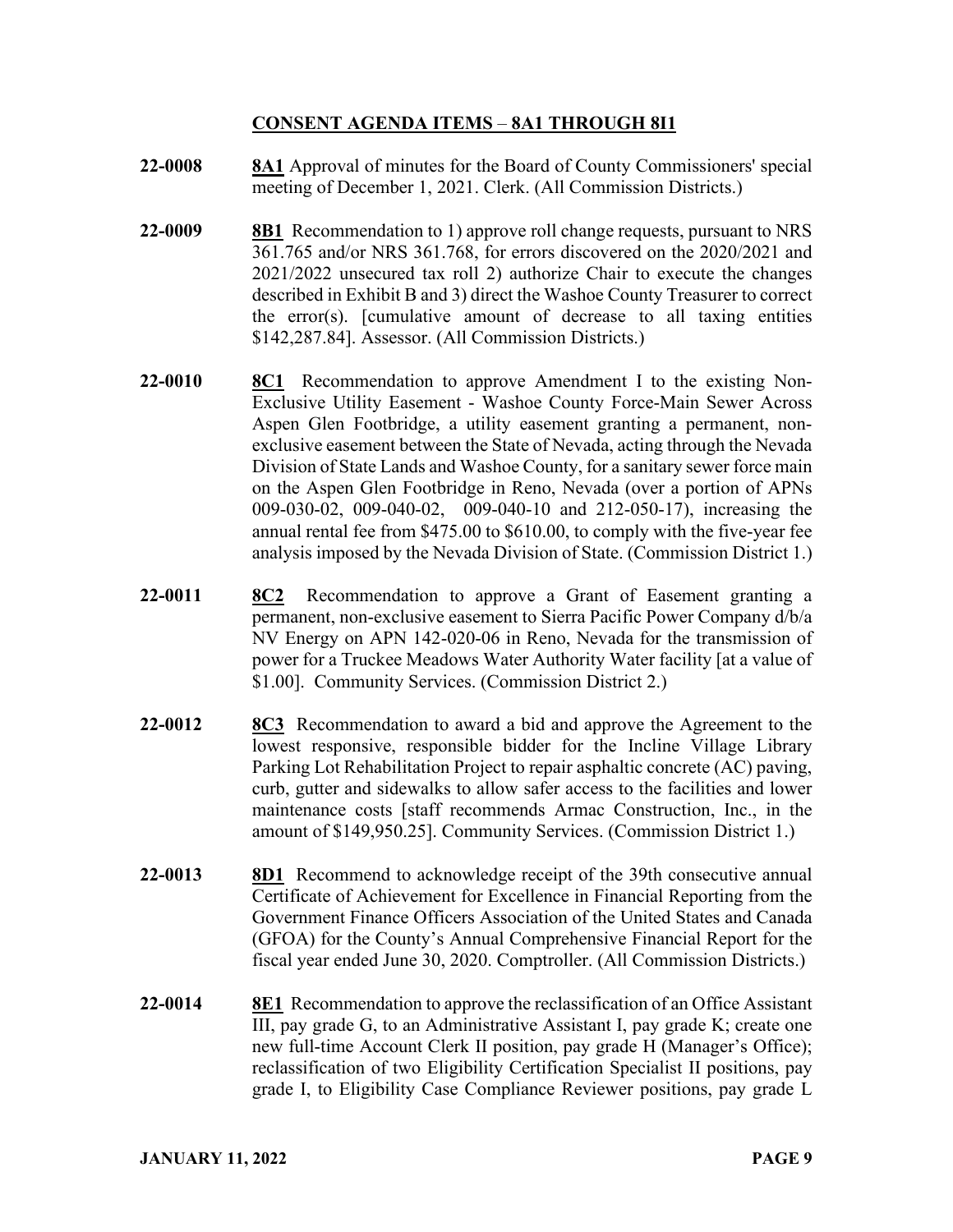(Human Services Agency); as reviewed and evaluated by the Job Evaluation Committee (JEC); and authorize Human Resources to make the necessary changes. [Total fiscal impact \$140,576; net fiscal impact \$-0-] Human Resources. (All Commission Districts.)

- **22-0015 8F1** Recommendation to revise the Guidelines and Standards to the eligibility criteria for the Health Care Assistance Program (HCAP) and Burial Assistance, by increasing the income eligibility to \$1,342 per month, which is 125% of the 2021 Federal Poverty Guidelines (FPG); and add \$378 for each additional person in the household, effective April 1, 2021; and if approved, authorize an annual increase to match current Federal Guidelines. Human Services Agency. (All Commission Districts.)
- **22-0016 8G1** Recommendation to approve the appointment of Lisa Rode and Maxwell Dinatale to their first term on the Open Space and Regional Parks Commission for terms beginning on January 1, 2022 and ending on December 31, 2025; and Nicholas-Martin Kearny to fill the unexpired term left by Gregory Shorts, beginning January 1, 2022 and ending on November 4, 2023 or until such time as a successor is appointed. Manager's Office. (All Commission Districts.)
- **22-0017 8G2** Recommendation to approve Commission District Special Fund disbursement pursuant to NRS 244.1505 in the amount of [\$30,000] for Fiscal Year 2021-2022; District 4 Commissioner Vaughn Hartung recommends a [\$10,000] grant to Awaken -- a nonprofit organization created for charitable, religious, or educational purposes -- for the purpose of eradicating commercial sexual exploitation; a [\$10,000] grant to Soulful Seeds -- a nonprofit organization created for charitable, religious, or educational purposes -- to aid in their mission of providing healthy, sustainable and fresh food to the most vulnerable in our communities; and a [\$10,000] grant to the Spanish Springs Library, a branch of the Washoe County Library System - a governmental entity -- for use to improve the library as a destination for the entire family; approve Resolutions necessary for same; and direct the Comptroller's Office to make the necessary disbursements and net zero cross fund and/or cross function budget appropriation transfers. Manager's Office. (Commission District 4.)
- **22-0018 8G3** Recommendation to approve Commission District Special Fund disbursement pursuant to NRS 244.1505 in the amount of [\$3,000] for Fiscal Year 2021-2022; District 3 Commissioner Kitty Jung recommends a grant to Truckee Meadows Tomorrow, a nonprofit organization created for charitable, religious, or educational purposes, to support the 2021 Truckee Meadows Community Progress Report, which provides information to build awareness and understanding of issues facing the community as well as highlighting positive progress in identified communities through qualityof-life data indicators; approve Resolution necessary for same; and direct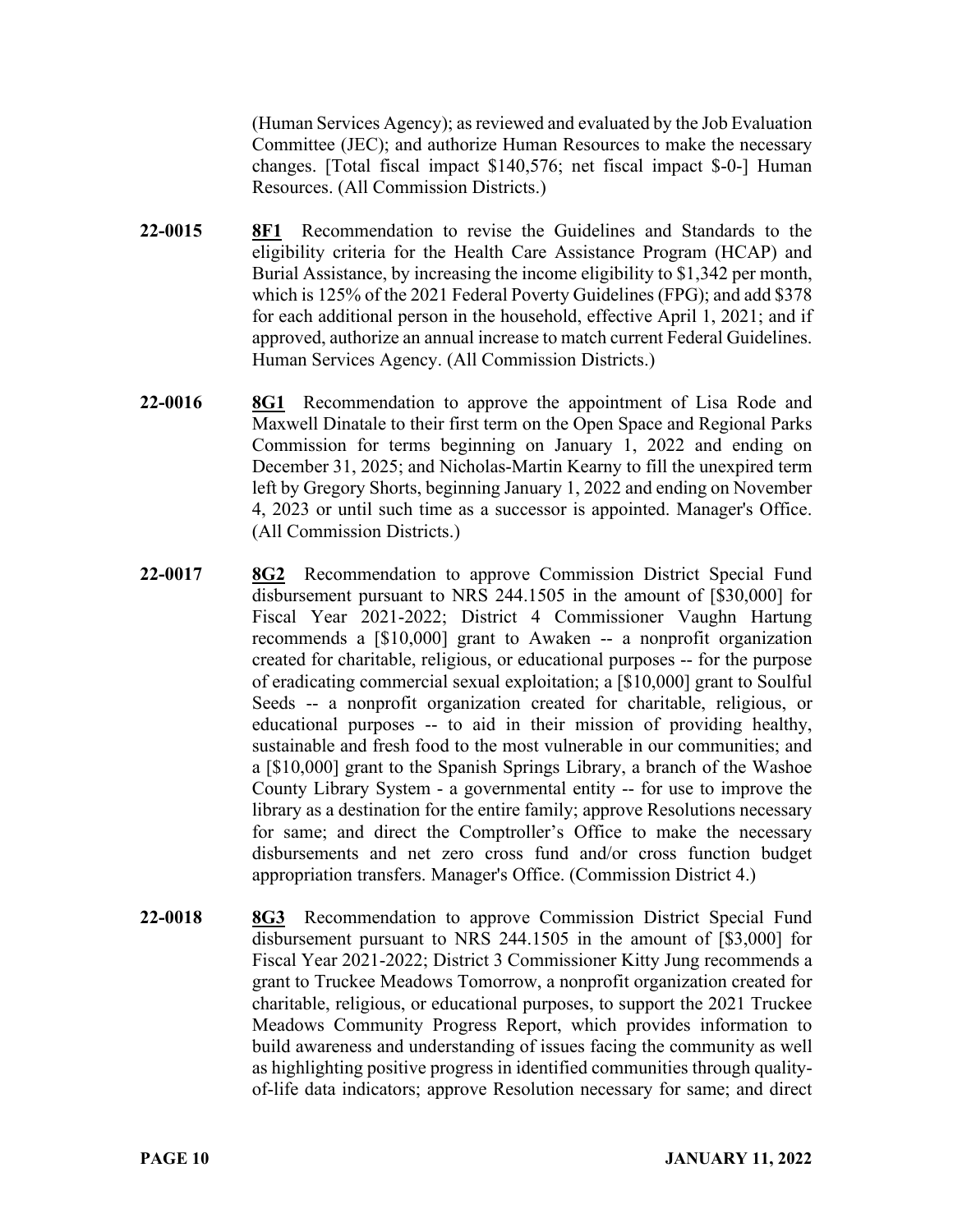the Comptroller's Office to make the necessary disbursement of funds. (Commission District 3.)

- **22-0019 8H1** Recommendation to acknowledge Court Assistance Program Allocation from the Judicial Council of the State of Nevada to the Reno Justice Court for Community Court Program in the amount of [\$125,355.00 for FY22, no match required], paid in quarterly installments retroactively July 1, 2021 through June 30, 2022; and direct the Comptroller to make the appropriate budget amendments. Reno Justice Court. (All Commission Districts.)
- **22-0020 8H2** Recommendation to acknowledge Community Court Program Allocation from the Judicial Council of the State of Nevada to the Reno Justice Court for Community Court Program in the amount of [\$99,764.00 for FY22, no match required], paid in quarterly installments retroactive to July 1, 2021 through June 30, 2022; and direct the Comptroller to make the appropriate budget amendments. Reno Justice Court. (All Commission Districts.)
- **22-0021 8H3** Recommendation to acknowledge Specialty Court General Fund Allocations from the Judicial Council of the State of Nevada to the Reno Justice Court for DUI Court in the amount of [\$20,250.00 for FY22, no match required], paid in quarterly installments retroactive to July 1, 2021 through June 30, 2022; and direct the Comptroller to make the appropriate budget amendments. Reno Justice Court. (All Commission Districts.)
- **22-0022 8I1** Recommendation to accept Treasurer's status report for the period ending December 31, 2021, of payment of refunds and interest since last update in the amount of \$3,768,611 on certain property tax overpayments for residential properties at Incline Village/Crystal Bay, in compliance with the October 21, 2019 Order issued by the District Court in Village League to Save Incline Assets, Inc., et.al. vs. State of Nevada, et.al., Case No. CV03-06922, as modified and clarified by the settlement agreement regarding the processing of refunds. Treasurer. (All Commission Districts.)

Regarding Agenda Item 8G2, Chair Hartung asked the administration from Awaken to speak about the program. He noted it was National Human Trafficking Awareness Day.

Jen Robinson, co-founder of Awaken, said she ran the program for teens who had been trafficked and exploited. She, along with Amy and Jessica who were present, thanked the Board for their generosity and investment into the cause. She explained Awaken had been in the community for ten years, with a drop-in center that was open five days a week. The center, she commented, was completely run by survivors so women and children were met with faces who had been where they were. Awaken's services included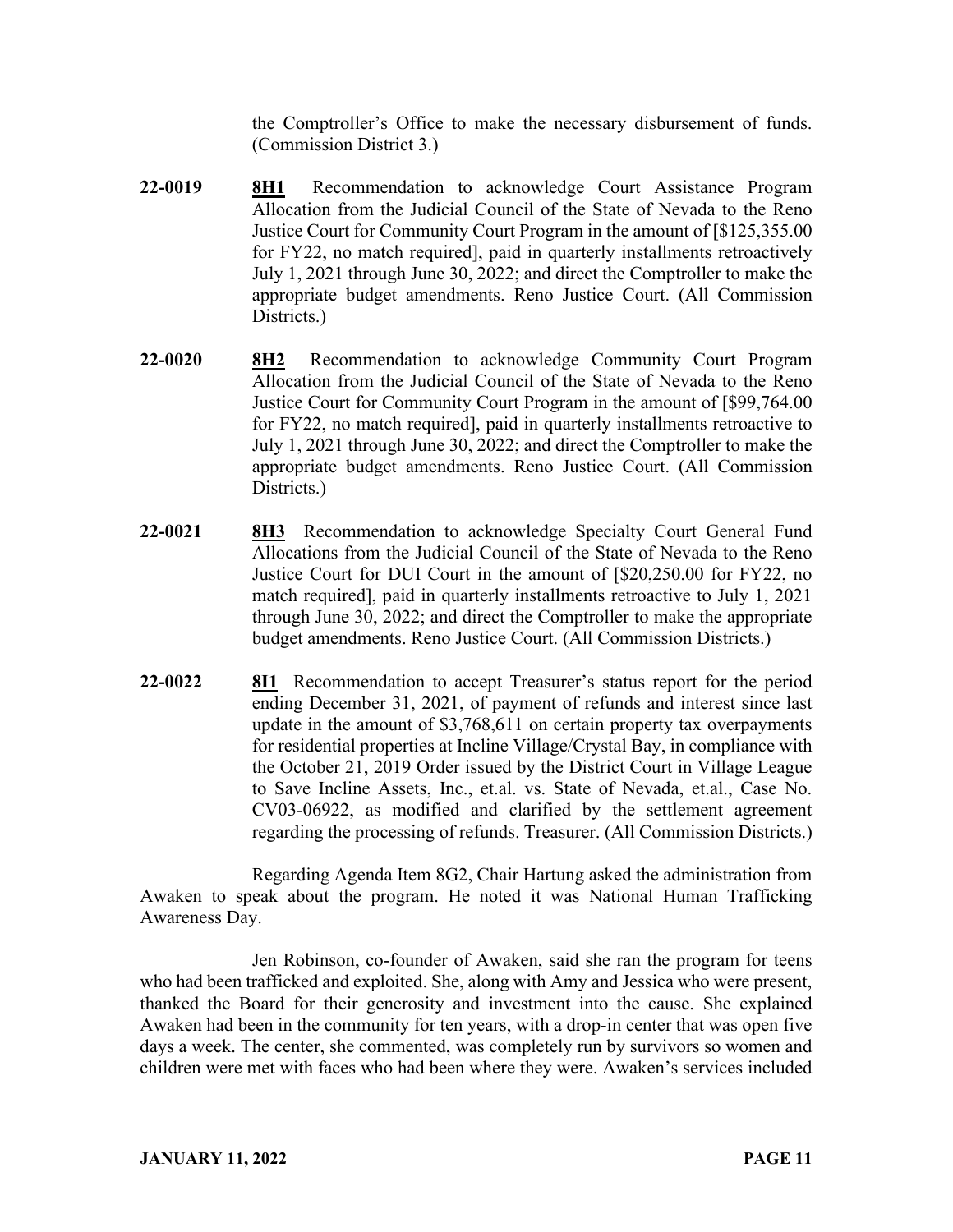an education center, mentors, tutors, workforce development, and education assistants to support women and children in reclaiming their lives.

Ms. Robinson opined many people thought human trafficking did not exist in northern Nevada. She informed Washoe County had been called a hub for human trafficking because of the large number of people that traveled through the area. She noted support for Awaken directly helped women and children in northern Nevada who were affected by human trafficking.

Chair Hartung asked staff to schedule time for Awaken to return in February to speak about the work they had done. Ms. Robinson replied the previous year Awaken worked with 170 women and children affected by human trafficking. She was excited at the opportunity to return to the Board to educate the community on signs of human trafficking.

Chair Hartung thanked Commissioner Jung for her special district funds disbursement to Truckee Meadows Tomorrow. Commissioner Lucey acknowledged Chair Hartung's donation from special district funds to Awaken and Soulful Seeds. Soulful Seeds, he explained, had been influential in creating a community garden for Our Place. He thought Chair Hartung's donation from special district funds to Spanish Springs Library was wonderful because libraries allowed citizens to be involved with the community and be part of the civic process.

On the call for public comment, Mr. Nicholas St. Jon thought it was troubling that many of the consent items had an effective date of July 1, 2021. He wondered what the Board could do to get ahead of these items instead of doing them retroactively. He opined it was not a good way to do business.

On motion by Commissioner Lucey, seconded by Vice Chair Hill, which motion duly carried on a 4-0 vote with Commissioner Herman absent, it was ordered that Consent Agenda Items 8A1 through 8I1 be approved. Any and all Resolutions pertinent to Consent Agenda Items 8A1 through 8I1 are attached hereto and made a part of the minutes thereof.

# **BLOCK VOTE – 9 THROUGH 23**

**22-0023 AGENDA ITEM 9** Recommendation to approve Amendment No. 1 to Agreement for Professional Consulting Services between SB Engineering and Washoe County for additional engineering design services for the Phase 2 - Veterans Parkway to Hidden Valley Regional Park - Effluent Expansion Project [in the additional amount of \$245,246 for a total contract amount of \$445,161.00]. The additional professional services include the design for new irrigation services, on-site irrigation pumps, structural retaining walls along with the necessary electrical, geotechnical and structural engineering services. Community Services. (Commission District 2.)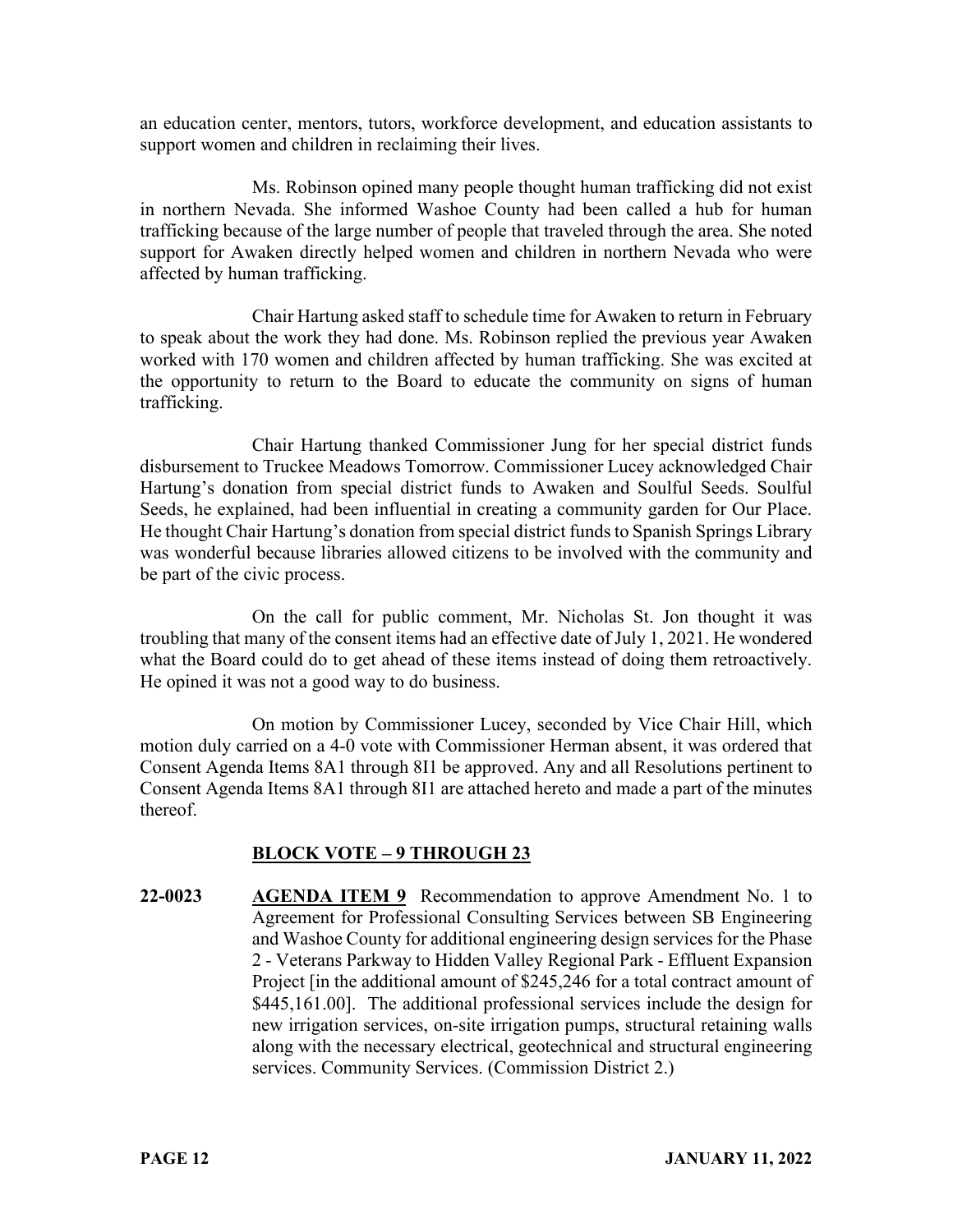There was no response to the call for public comment.

On motion by Commissioner Lucey, seconded by Chair Hartung, which motion duly carried on a 4-0 vote with Commissioner Herman absent, it was ordered that Agenda Item 9 be approved.

**22-0024 AGENDA ITEM 10** Recommendation to award a bid and approve the Agreement to the lowest responsive, responsible bidder to upgrade the Fire Alarm Panel at the Jan Evans Juvenile Justice Center, 650 Ferrari-Mcleod, Reno, Nevada, PWP-WA-2022-059, [staff recommends Nelson Electric Company in the amount of \$290,000]. The project consists of replacing the outdated fire alarm control system and installing an emergency employee notification system. Community Services. (Commission District 3.)

There was no response to the call for public comment.

On motion by Commissioner Lucey, seconded by Chair Hartung, which motion duly carried on a 4-0 vote with Commissioner Herman absent, it was ordered that Agenda Item 10 be awarded and approved.

**22-0025 AGENDA ITEM 11** Recommendation to award a bid and approve the Agreement to the lowest responsive, responsible bidder for the Public and Visiting Administration Remodel Project Phase 2 at the Washoe County Sheriff's Office - 911 Parr Boulevard, Reno, Nevada, PWP-WA-2022-100 [staff recommends Reyman Brothers Construction, Inc, in the amount of \$467,102.96]. This project will be funded through the United States Department of Justice, the State of Nevada Department of Public Safety, and an Office of Criminal Justice Administration grant, accepted on April 13, 2021. Phase 2 will renovate staff areas creating safe transaction zones to reduce exposure of COVID-19 to the regional detention facility and other areas of the Sheriff's Office. Community Services. (Commission District 3.)

There was no response to the call for public comment.

On motion by Commissioner Lucey, seconded by Chair Hartung, which motion duly carried on a 4-0 vote with Commissioner Herman absent, it was ordered that Agenda Item 11 be awarded and approved.

**22-0026 AGENDA ITEM 12** Recommendation to accept Subaward Amendment #2 to the Family First Prevention Services Act Transition subaward from the Nevada Department of Health and Human Services, Division of Child & Family Services (DCFS) that increases the award amount to [\$638,303.51; no county match] and extends the grant period to September 30, 2022; authorize the Director of the Human Services Agency to retroactively execute the grant award; and direct the Comptroller's Office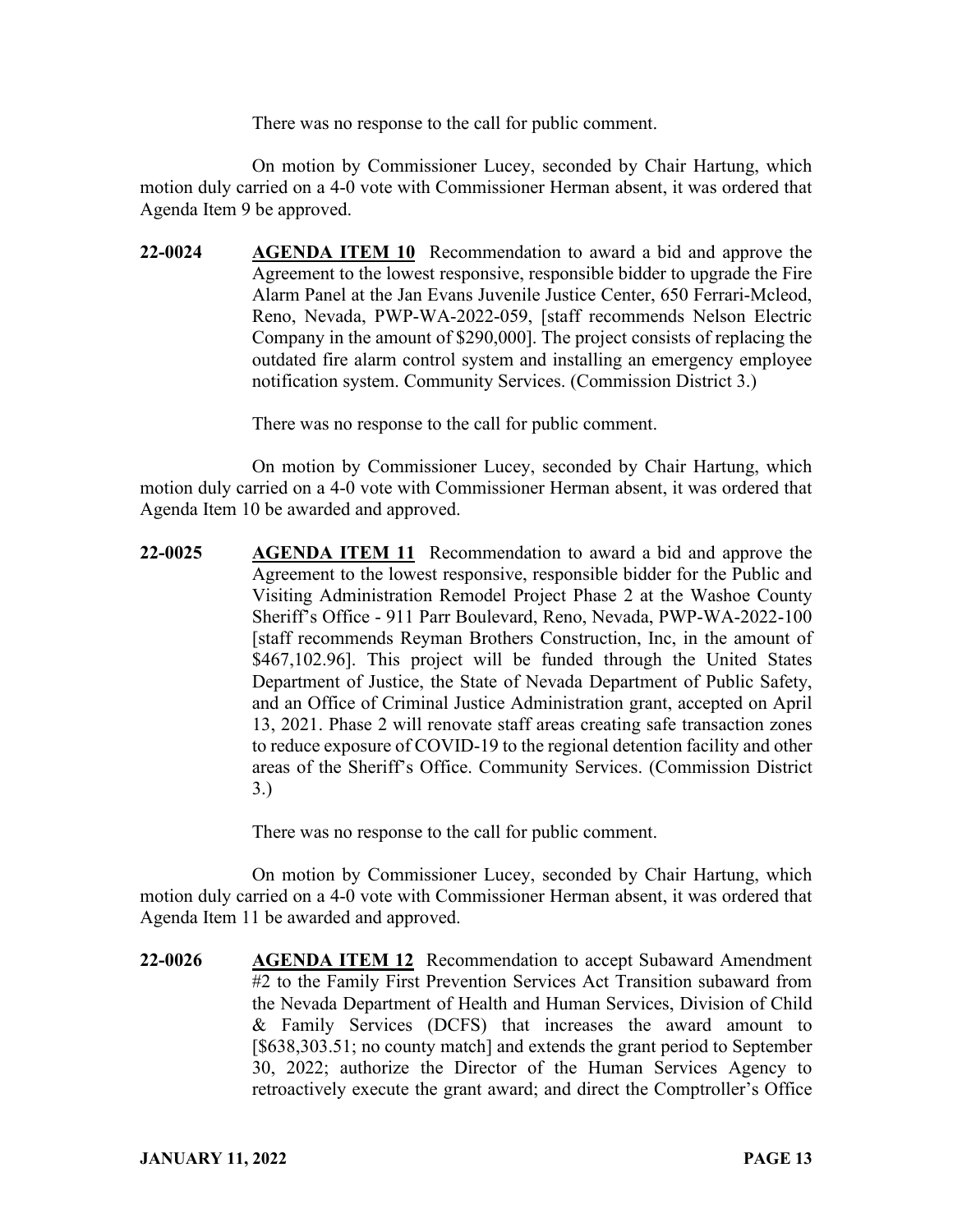to make the necessary budget amendments. Human Services Agency. (All Commission Districts.)

There was no response to the call for public comment.

On motion by Commissioner Lucey, seconded by Chair Hartung, which motion duly carried on a 4-0 vote with Commissioner Herman absent, it was ordered that Agenda Item 12 be accepted, authorized, and directed.

**22-0027 AGENDA ITEM 13** Recommendation to approve an Agreement with Board of Regents, Nevada System of Higher Education on Behalf of University of Nevada, Reno Early Head Start to provide in home parenting services that fill a critical role in the implementation of the Parents as Teachers (PAT) Model to Washoe County Human Services Agency families retroactive from September 30, 2021 through September 30, 2022, with the provision of two (2), one (1) year renewals, in a total amount not to exceed [\$1,088,829.00 (FY22 \$154,039; FY23 \$353,875, FY24 \$580,915)]; and if approved, authorize the Purchasing and Contracts Manager to execute the Agreement. Human Services Agency. (All Commission Districts.)

There was no response to the call for public comment.

On motion by Commissioner Lucey, seconded by Chair Hartung, which motion duly carried on a 4-0 vote with Commissioner Herman absent, it was ordered that Agenda Item 13 be approved and authorized.

**22-0028 AGENDA ITEM 14** Recommendation to accept a Federal Title IV-E Subgrant award from the State of Nevada, Department of Health and Human Services, Division of Child and Family Services in the amount of [\$20,446,299; \$9,442,687 county match] for Washoe County Child Welfare Services retroactive July 1, 2021 through June 30, 2022; authorize the Director of the Human Services Agency to execute the Resolution for subgrant award and related documents; authorize a Subgrant Agreement between Washoe County and the Washoe County School District to pass through Title IV-E federal funds to reimburse for actual expenses incurred to provide out-of-zone transportation for children in foster care allowed under Title IV-E of the Social Security Act which is estimated to be an annual cost of [\$450,000] for a retroactive period from July 1, 2021 through June 30, 2022; direct the Comptroller's Office to make the necessary budget amendments; and authorize the Purchasing and Contracts Managers to sign the agreement between Washoe County and the Washoe County School District and approve the Resolution necessary for same. Human Services Agency. (All Commission Districts.)

There was no response to the call for public comment.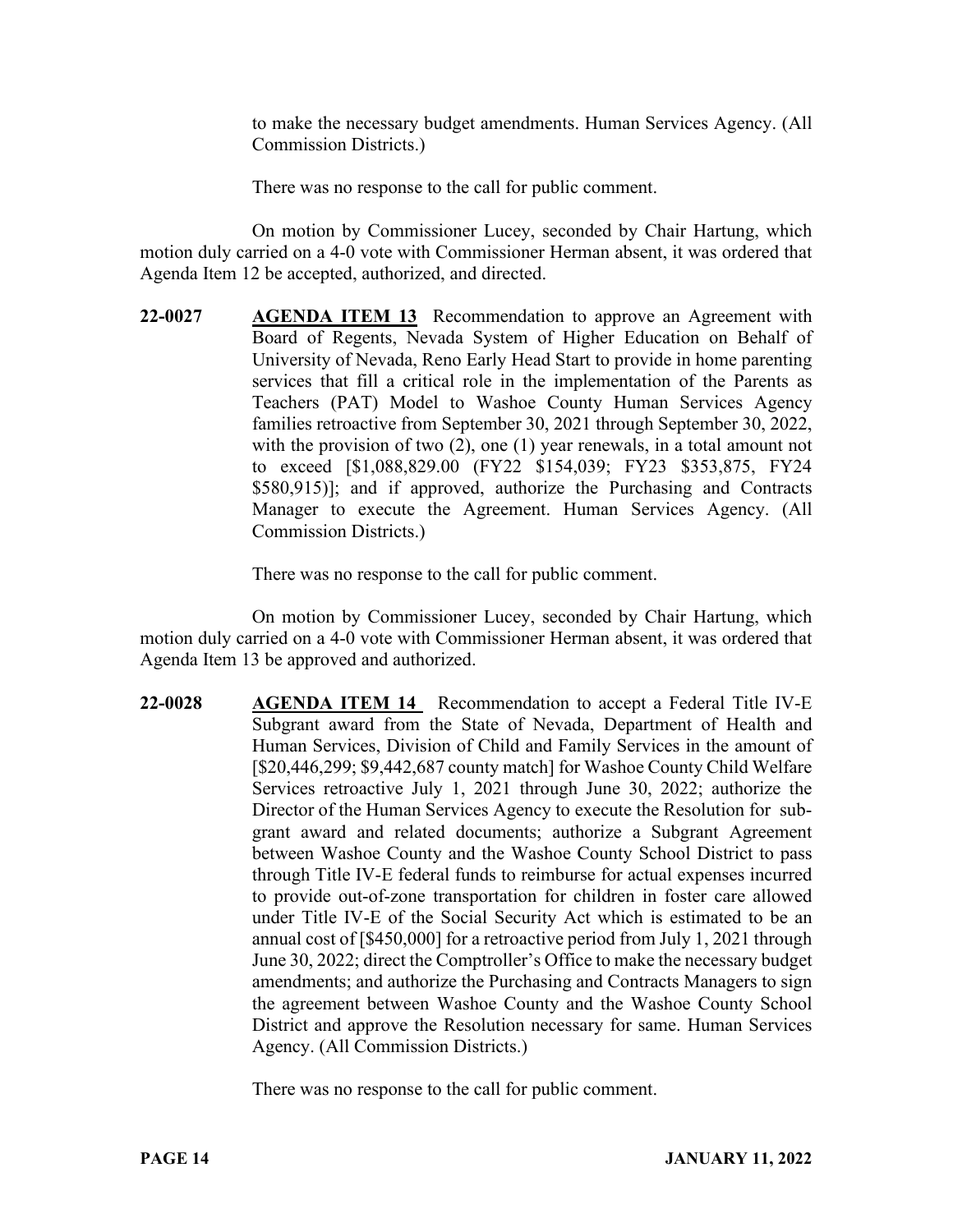On motion by Commissioner Lucey, seconded by Chair Hartung, which motion duly carried on a 4-0 vote with Commissioner Herman absent, it was ordered that Agenda Item 14 be accepted, authorized, and directed. The Resolution for same is attached hereto and made a part of the minutes thereof.

**22-0029 AGENDA ITEM 15** Recommendation to accept two senior nutrition subgrant awards from the State of Nevada Aging and Disability Services Division for the following Older Americans Act Title III Programs: (1) Congregate Meals [\$449,018.90; \$67,353 county match] retroactively from October 1, 2021 to September 30, 2022; and (2) Home Delivered Meals [\$1,366,911.83; \$205,037 county match] retroactively from October 1, 2021 to September 30, 2022; authorize the Director of the Human Services Agency to execute the grant award documents; and direct the Comptroller to make the necessary budget amendments. Human Services Agency. (All Commission Districts.)

On the call for public comment, Mr. Kenji Otto asked the Board to approve Agenda Item 15 as the services had been beneficial to his mother-in-law and her roommate. In his experience, he said, the programs were a little difficult to get started but helped a great deal. Regarding Agenda Item 16, he thought the Sheriff's Office should be providing services, not a private entity. He commented the people who worked for the company tended to go overboard on things. He opined a private individual should not be forced to wear a mask, and he expressed his confusion about whether masks were required.

On motion by Commissioner Lucey, seconded by Chair Hartung, which motion duly carried on a 4-0 vote with Commissioner Herman absent, it was ordered that Agenda Item 15 be accepted, authorized, and directed.

**22-0030 AGENDA ITEM 16** Recommendation to approve contract with Allied Universal Security for armed and unarmed professional security services, retroactive to October 1, 2021 through December 31, 2021. Estimated expenditures are anticipated as [\$809,229]. If approved, authorize the Purchasing and Contracts Manager to execute the agreement. Manager's Office. (All Commission Districts.)

On the call for public comment, Mr. Nicholas St. Jon noted Agenda Item 16 was retroactive. He thought it was an incredible amount of money to pay for services from a company for security. He noted his several run-ins with the company and said they had violated his rights many times. He wondered why services had not been provided by the Sheriff's Office since they had jurisdiction and the ultimate authority. He asked the Board to reconsider the private company for providing protection in the County offices.

Chair Hartung commented the Sheriff's Office provided security in the past, but an alternative had to be found due to budget cuts and lack of staffing.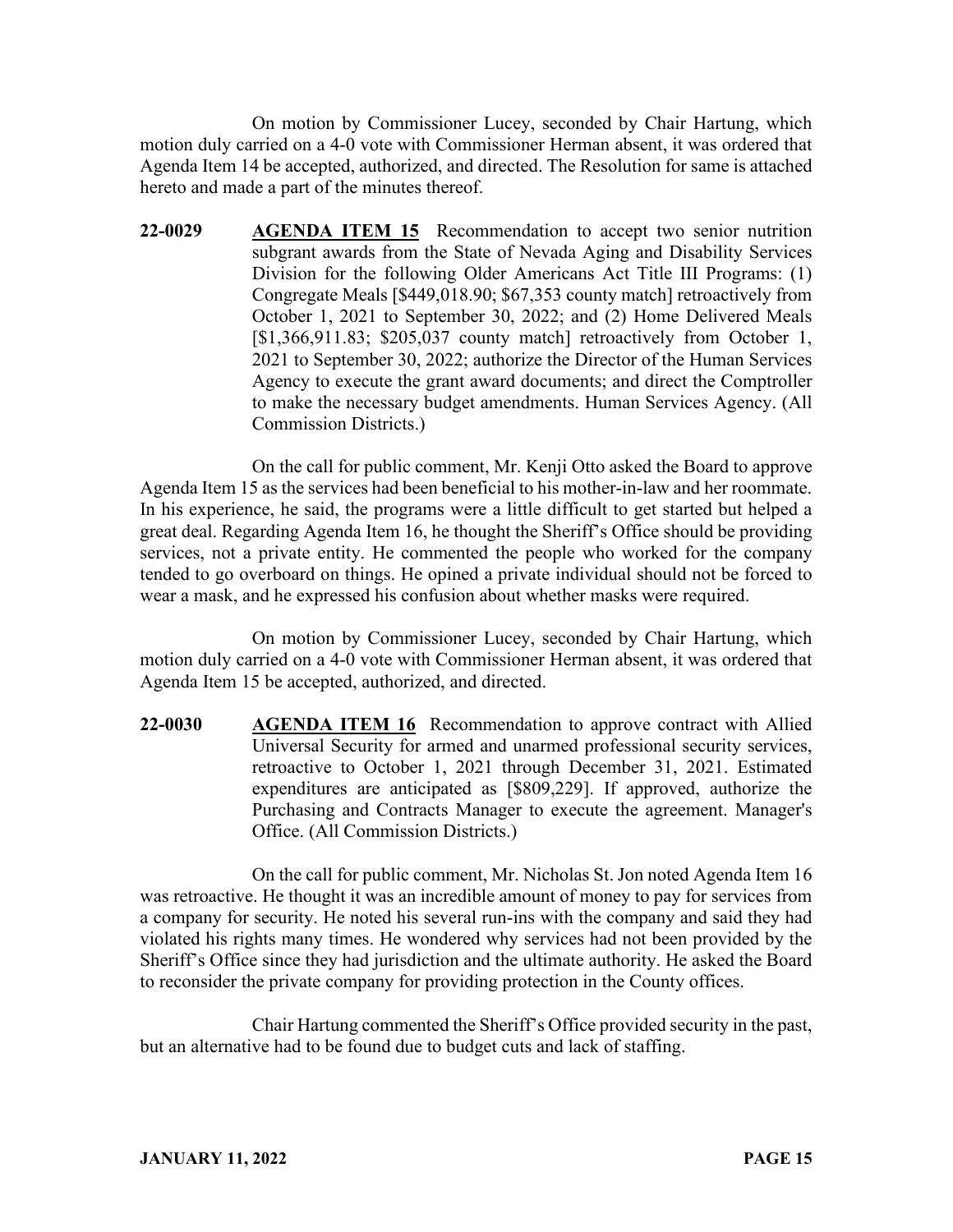On motion by Commissioner Lucey, seconded by Chair Hartung, which motion duly carried on a 4-0 vote with Commissioner Herman absent, it was ordered that Agenda Item 16 be approved and authorized.

**22-0031 AGENDA ITEM 17** Recommendation to 1) approve the attached resolution to augment the Marijuana Establishments 3% Fee Fund in the amount of [\$152,894], to increase expenditure and transfer authority to the Department of Alternative Sentencing for fiscal year 2022 in accordance with Nevada Revised Statute (NRS) 354.598005; 2) create one new full time Department of Alternative Sentencing (DAS) Case Manager position, pay grade J (Alternative Sentencing); as reviewed and evaluated by the Job Evaluation Committee (JEC); 3) authorize Human Resources to make the necessary changes; and 4) direct the Comptroller to make the appropriate budget amendments. [Total fiscal year 2022 impact \$152,894; net fiscal impact \$-0-] Manager's Office. (All Commission Districts.)

There was no response to the call for public comment.

On motion by Commissioner Lucey, seconded by Chair Hartung, which motion duly carried on a 4-0 vote with Commissioner Herman absent, it was ordered that Agenda Item 17 be approved, created, authorized, and directed. The Resolution for same is attached hereto and made a part of the minutes thereof.

**22-0032 AGENDA ITEM 18** Recommendation to approve a resolution endorsing the Vintage at Spanish Springs Development at 0 Neighborhood Way, Spanish Springs, Nevada 89411, a senior-restricted development available to residents aged 55 and above consisting of 257 affordable housing units restricted to households at or below 60% of Area Median Income, and to authorize the chair to sign the resolution. If approved, this resolution is made in accordance with NAC 319.7115(2)(b) and only for the purposes of the applicant's use in their request for funding from the State of Nevada Housing Division. (APN:532-031-10 and 532-031-15, Applicant: Vintage Housing Development, Inc., Project property owner: Vintage at Spanish Springs, L.P.) Manager's Office. (All Commission Districts.)

There was no response to the call for public comment.

On motion by Commissioner Lucey, seconded by Chair Hartung, which motion duly carried on a 4-0 vote with Commissioner Herman absent, it was ordered that Agenda Item 18 be approved and authorized. The Resolution for same is attached hereto and made a part of the minutes thereof.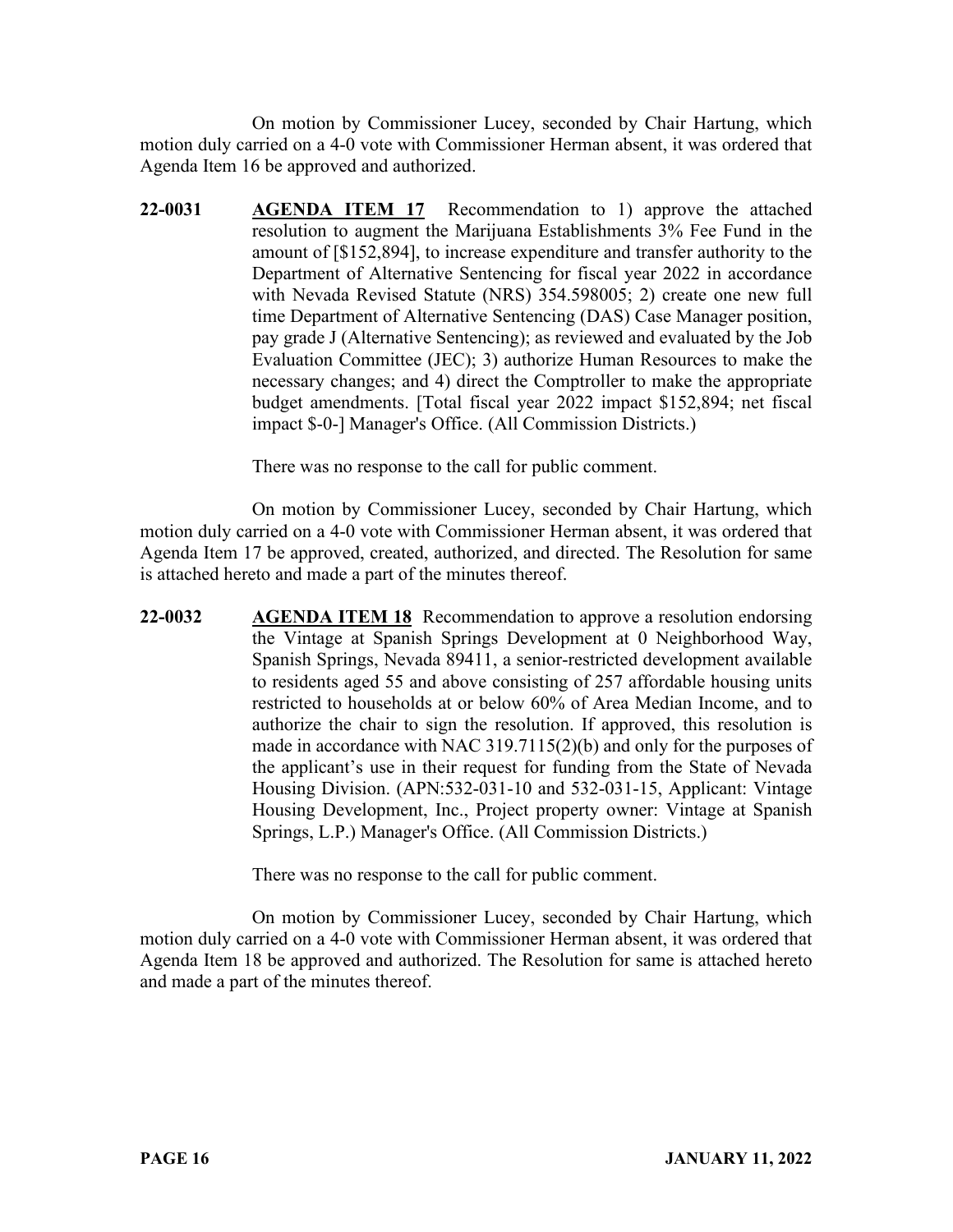**22-0033 AGENDA ITEM 19** Recommendation to retroactively (1) approve the lease terms between Washoe County and the Housing Authority of the City of Reno, for the County to occupy 2.012 acres within the property located at 1775 East 4th Street, Reno, Nevada, 89512, for a six month term (December 8, 2021- June 8, 2022) to provide Nevada Cares Campus temporary overflow shelter capacity for people experiencing homelessness and construction staging space; (2) if approved, authorize County Manager Eric Brown to execute the lease and authorize the County Manager Eric Brown to execute all necessary agreements, warrants and checks for the effectuation of the same; (3) approve the use of Fund 223-4 (Cost Center 223420) in the amount of \$1.00 needed to support the Fiscal Year 2022 lease cost. Manager's Office. (All Commission Districts.)

There was no response to the call for public comment.

On motion by Commissioner Lucey, seconded by Chair Hartung, which motion duly carried on a 4-0 vote with Commissioner Herman absent, it was ordered that Agenda Item 19 be approved and authorized.

**22-0034 AGENDA ITEM 20** Recommendation, in accordance with NRS 244.1505, to approve subgrants of American Rescue Plan Act funds through the Coronavirus State Fiscal Recovery Fund and Coronavirus Local Fiscal Recovery Fund, to the Children's Cabinet in the amount of \$100,000 for the Signs of Suicide prevention program, with a retroactive period from July 1, 2021, through June 30, 2022; and to The Great Reno Balloon Race in the amount of \$100,000 for the 2022 event. with a period from January 11, 2022, through December 31, 2022; approve Resolutions necessary for same, direct the Comptroller's Office to make the necessary net-zero crossfunctional budget appropriation transfers. Generally speaking, American Rescue Plan Act funds are federal funds that have been distributed to state and local entities around the country to address the negative impacts of the COVID-19 pandemic since 2020. Manager's Office. (All Commission Districts.)

There was no response to the call for public comment.

On motion by Commissioner Lucey, seconded by Chair Hartung, which motion duly carried on a 4-0 vote with Commissioner Herman absent, it was ordered that Agenda Item 20 be approved and directed. The Resolution for same is attached hereto and made a part of the minutes thereof.

**22-0035 AGENDA ITEM 21** Recommendation to approve an amended allocation of American Rescue Plan Act (ARPA) funds through the Coronavirus State Fiscal Recovery Fund and Coronavirus Local Fiscal Recovery Fund (SLFRF) in a total amount of \$7,971,644 for the Cares Campus - Facilities Operations FY22 project (including \$1,861,112 allocated and approved by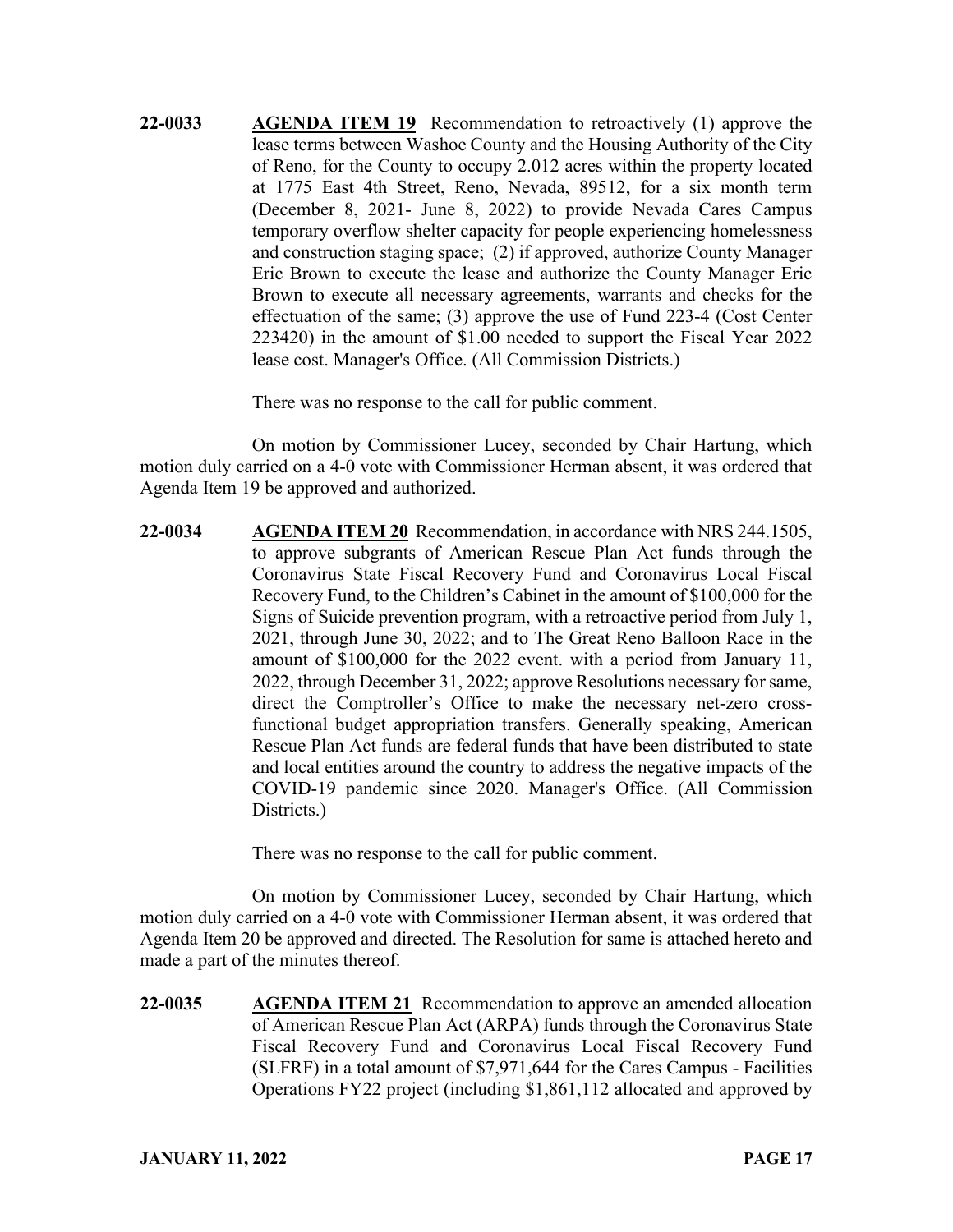the Board on December 14, 2021), with a period from January 11, 2022 through December 31, 2023, the performance period includes additional months to allow for the hiring process; and direct the Comptroller's Office to make necessary net zero cross-functional budget appropriation transfers, authorize the creation of 28 new full-time positions funded 100% by the SLFRF grant funds for up to 18 months, and as such when grant funding is eliminated, the position hours will be reduced and/or the positions will be abolished accordingly unless additional funding is secured; direct the Human Resources Department to make the necessary staffing adjustments as evaluated by the Job Evaluation Committee. If approved, this will result in an additional allocation of \$6,110,532 in ARPA funds (on top of the \$1,861,112 already allocated by BCC action on 12/14/21) in order to fund additional staff positions to support homeless shelter operations. Manager's Office. (All Commission Districts.)

Regarding Agenda Item 21, Chair Hartung thought the County was spending a lot of money. He said there needed to be some forward motion and asserted he wanted results.

On the call for public comment, Ms. Cindy Martinez displayed page seven of the December 14 Board of County Commissioners (BCC) agenda. She said the Board characterized the money as being for the benefit of the community; however, she noted 75 percent of the money went towards the homeless. She asked why American Rescue Plan Act money was going to suicide prevention when it was government actions that caused the chaos and carnage to the citizens and the economy. She pointed out the December 14 BCC agenda showed money going to the CARES campus for new positions, which she opined would bloat the budget. She thought the budgets were unsustainable. She commented when the Board put items in block vote, it was lazy governance and showed proof that open meeting law had been violated.

On motion by Commissioner Lucey, seconded by Chair Hartung, which motion duly carried on a 4-0 vote with Commissioner Herman absent, it was ordered that Agenda Item 21 be approved, directed, and authorized.

**22-0036 AGENDA ITEM 22** Recommendation to approve the Axon bundled contract under sole source purchasing exemption for the Washoe County Sheriff's Office and enter into a new contract with Axon Enterprise, Inc. for a sixty-month term at a cost not to exceed [\$1,350,000.00] annually, or [\$6,750,000.00] for the full sixty months; to support Body Worn Cameras, fleet car cameras, less lethal (Tasers), and other support services offered by Axon Enterprise, Inc. Sheriff. (All Commission Districts.)

There was no response to the call for public comment.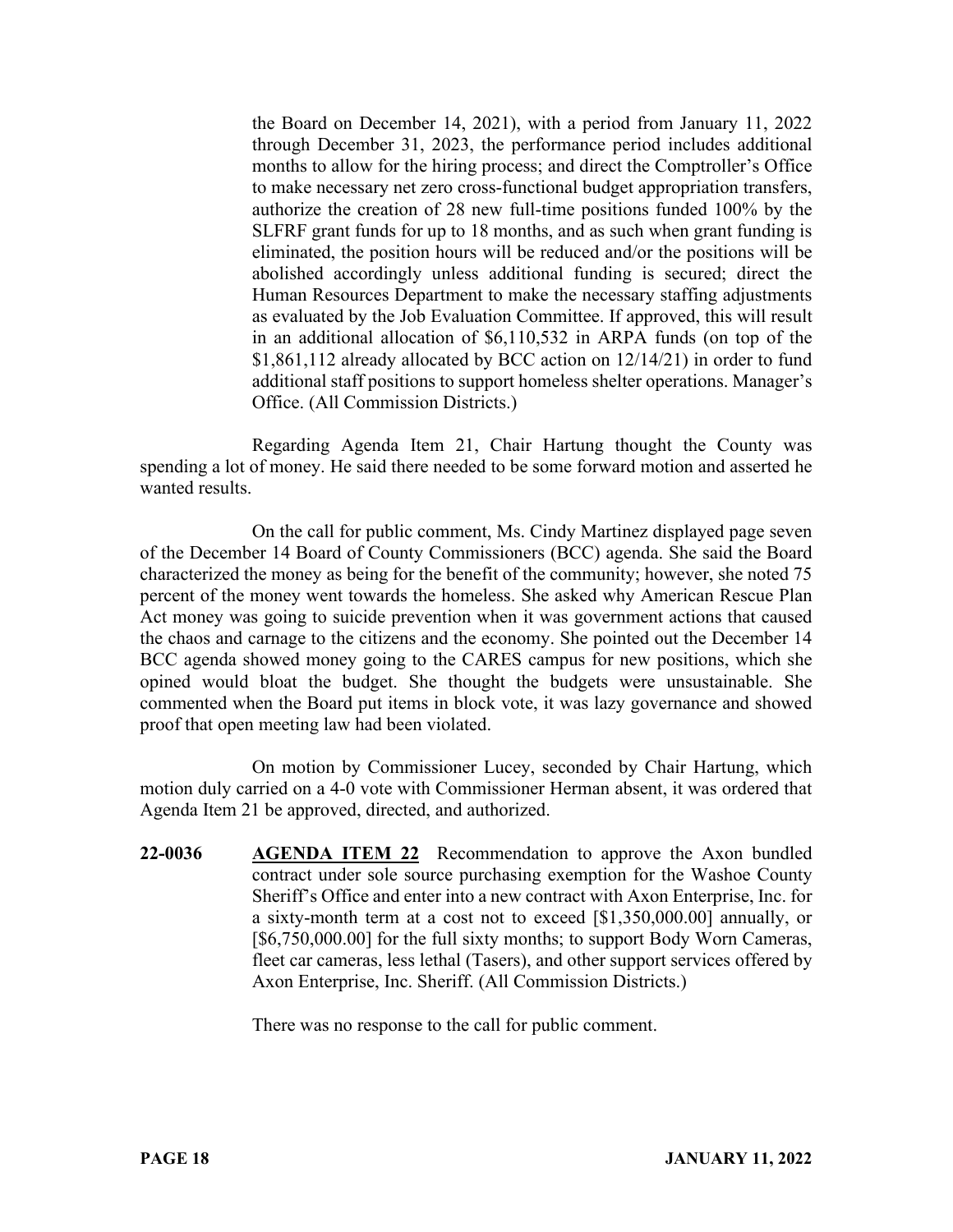On motion by Commissioner Lucey, seconded by Chair Hartung, which motion duly carried on a 4-0 vote with Commissioner Herman absent, it was ordered that Agenda Item 22 be approved.

**22-0037 AGENDA ITEM 23** Recommendation to approve a net-zero, cross-fund appropriation transfer from the Washoe County Capital Improvement Fund to the Enhanced 911 Fund, in the amount of [\$1,000,000]; and direct the Comptroller to make the appropriate budget amendments (net impact to the County budget is zero). Technology Services. (All Commission Districts.)

There was no response to the call for public comment.

On motion by Commissioner Lucey, seconded by Chair Hartung, which motion duly carried on a 4-0 vote with Commissioner Herman absent, it was ordered that Agenda Item 23 be approved and directed.

**22-0038 AGENDA ITEM 24** Public hearing pursuant to NRS 277.050, to consider any objections to the Resolution of Intent to execute an easement deed granting the following easements to the Truckee Meadows Water Authority: an exploratory well easement totaling  $\pm 4$  square feet, a conditional water facilities easement totaling  $\pm 10,000$  square feet for a production well and wellhouse, and a temporary construction easement totaling ±22,415 square feet on APN 534-450-05, part of Sugarloaf Peak Open Space [at the appraised value of \$3,450.00]; possible approval of said easement deed; and, if approved, authorize the Chair to execute the deed to that effect. Community Services. (Commission District 4.)

The Chair opened the public hearing.

Chair Hartung asked Operations Division Director Eric Crump for an explanation on the item. Mr. Crump went over the previous action on the item as listed in the staff report. He explained the exploratory well would automatically roll into a facility easement should Truckee Meadows Water Authority (TMWA) find the exploratory well to be favorable for production. He noted the well would ultimately serve both new and existing customers.

The Open Space and Regional Parks Commission (OSRPC), Mr. Crump said, recommended approval of only the exploratory well and temporary construction. This, he informed, was because they wanted TMWA to address questions regarding drawdown of the aquifer and alignments of water facilities that would come out of the permanent facility. He reminded the Board that TMWA had a blanket easement over the parcel for water facilities.

Chair Hartung asked why the matter had to go to the OSRPC if the easement already existed. Mr. Crump responded there was a blanket easement for access; however, it was a gray area because there could be argument that the easement was for underground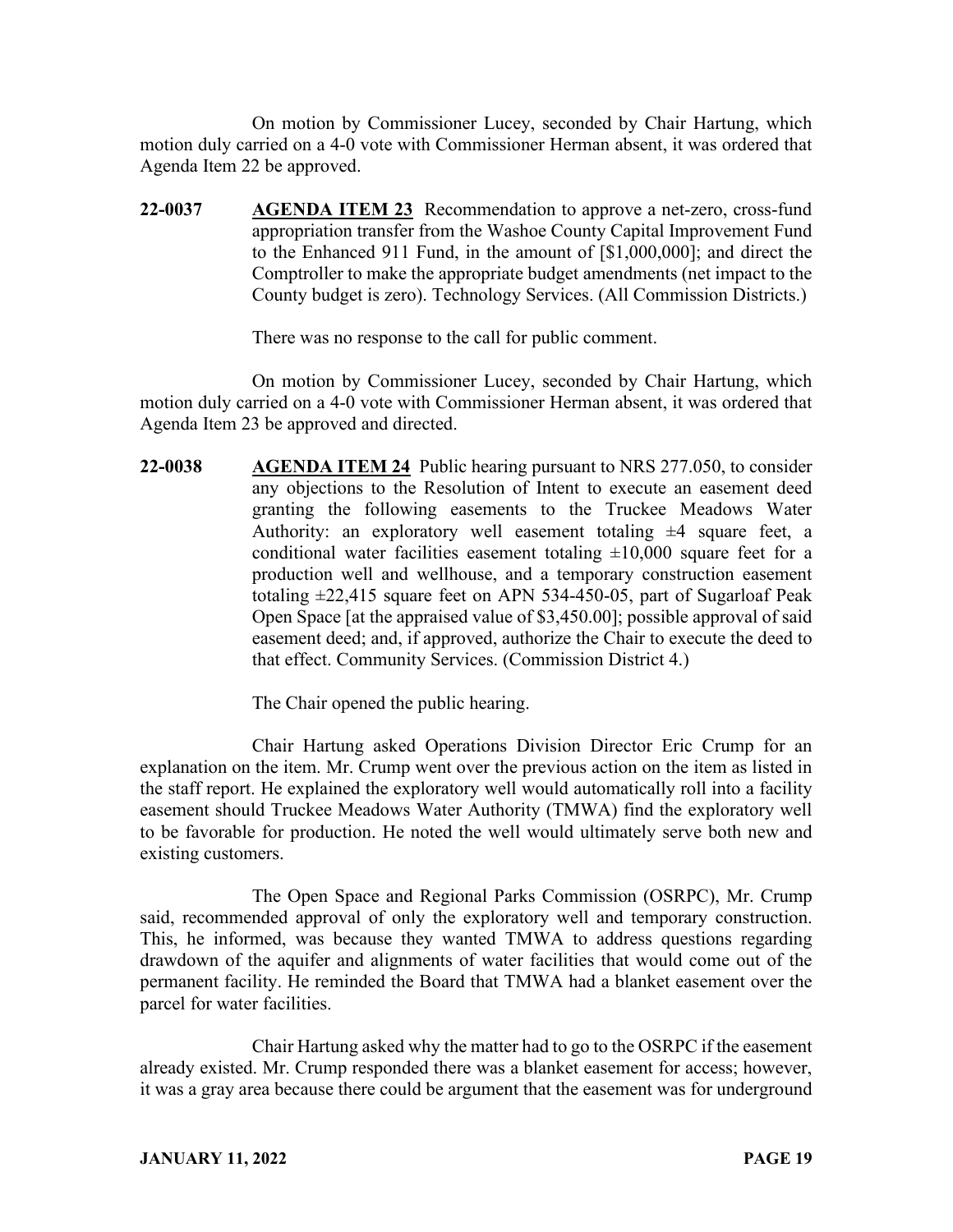utilities. He informed the easement being discussed was for an above ground well and well house. He said TMWA and Community Development wanted to be fully transparent, so they followed the park land easement policy and took the matter to OSRPC.

Chair Hartung asked whether his understanding was correct that the OSRPC wanted to hear back from TMWA after the exploratory well was drilled. Mr. Crump responded that was correct; OSRPC wanted more information regarding the actual production of the well and the potential draw down.

Mr. Crump mentioned there had been public comment at the OSRPC from an adjacent property owner who was on a well. He relayed the property owner had questions about the alignment of the water infrastructure that would come from the well house, and the property owner wondered about potential impacts to the open space in the trail system on his property. Mr. Crump said the well house would fall under the blanket easement and be below ground; he opined it would not interfere with the trail system on the property owner's land.

Chair Hartung said TMWA had been extremely responsible and noted they had reconditioned the Galena fan. He commented TMWA was replenishing the aquifer in the Spanish Springs valley at certain wells. He asked TMWA Senior Hydrogeologist Christian Kropf to talk about TMWA's position on protecting domestic wells.

Mr. Kropf said TMWA took domestic well owners into consideration under any instance where new wells were in construction. He informed TMWA ran numerous models to ensure any impacts to domestic wells were minor. The initial groundwater modeling efforts in this case, he commented, showed that the nearest domestic well owner would experience roughly a half of a foot to a foot of seasonal drawdown. After 20 years the model showed the nearest domestic well owner would experience three feet of seasonal drawdown. He noted that seasonal drawdown would recover. He informed the impacts were minor and TMWA would not move into the area with a production well if there was any indication it would result in an extreme drawdown for the neighboring domestic wells.

Chair Hartung asked whether the domestic wells were being monitored. Mr. Kropf answered the closest domestic well had not been monitored, but TMWA had received permission to monitor the next closest well. He said the next closest well, owned by Dan Herman, had been monitored for water quality and water levels over the last 15 years. In that zone and North Spanish Springs, he noted, TMWA saw water levels rise upwards of five to ten feet in the last 15 to 20 years. He opined part of that was due to the responsible stance TMWA took to make the resource whole and sustainable for the long term.

Chair Hartung said TMWA used water conjunctively, which meant they used as much surface water as they could. He reported TMWA owned a lot of what flowed in the river, so they did not have to use all the water rights they had secured. He opined TMWA maintained the aquifers in a responsible manner. He asked Mr. Kropf if the domestic well that had been monitored had 130 feet of static water level. Mr. Kropf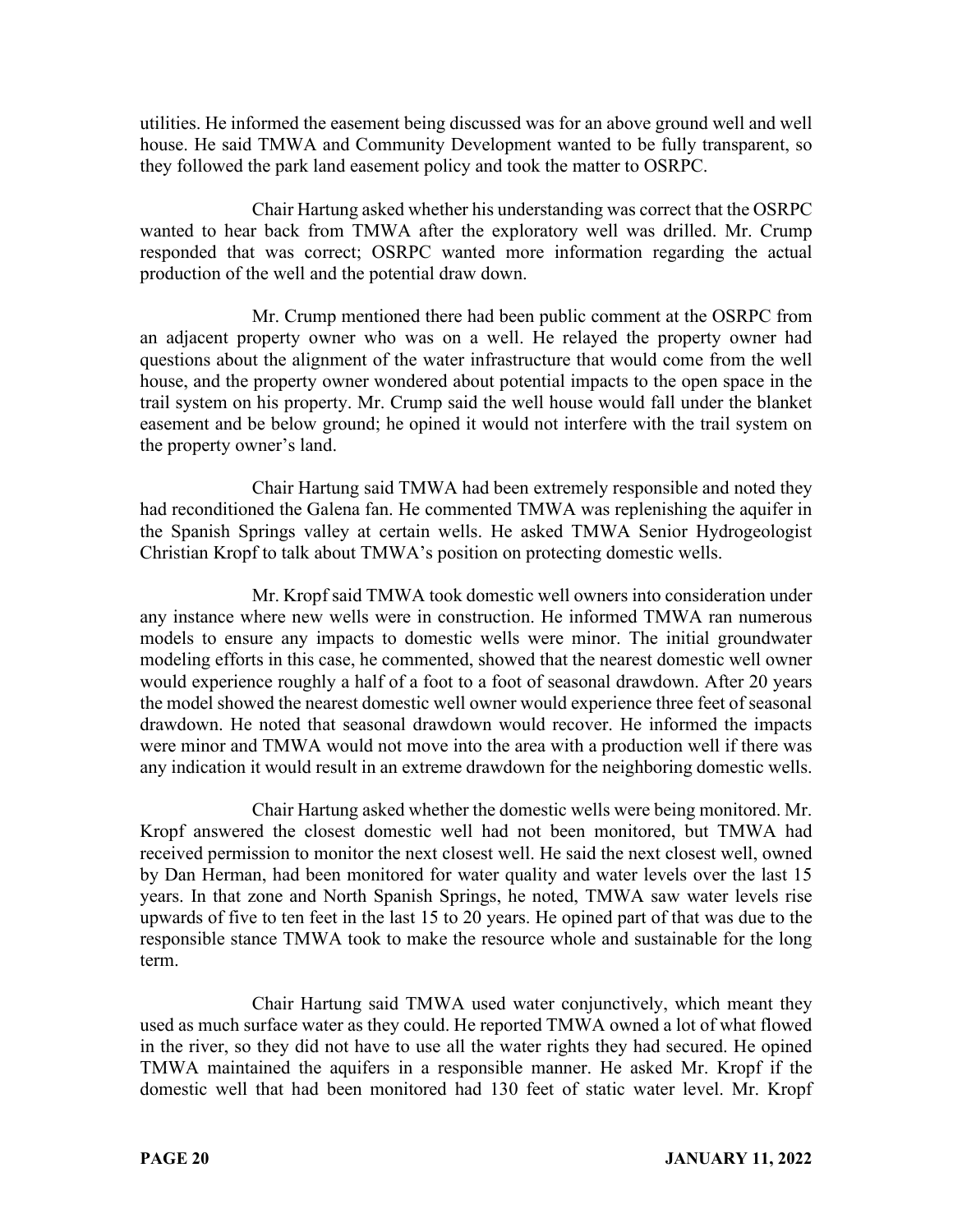responded the total depth of that well was around 240 feet, with roughly 100 to 140 feet of water. Chair Hartung asked whether TMWA had monitored water quality. Mr. Kropf responded TMWA monitored water quality throughout the basin.

On the call for public comment, Mr. Dan Herman said he was in favor of the exploratory well and thought it would benefit existing water users. He liked that the OSRPC was conscientious about the exploratory well and wanted testing done. He mentioned that Mr. Kropf and the chairman of the TMWA board of directors assured him there would be no significant detriment to his domestic well. He expressed his concern about the lack of notification to the 200 well owners within the aquifer. He thought the citizens should have been involved in the process.

Chair Hartung said he and Mr. Herman had known each other for 25 years, and he was the chairman of the TMWA board of directors who assured Mr. Herman. He expressed his pleasure at the opportunity to have served such a great organization that was a wonderful steward of the water resources in the valley. He pointed out the wells were not pumped exclusively and noted TMWA used a lot of surface water. He gave the example of the pump station in Verdi that helped take pressure off the groundwater resources.

Chair Hartung asked Assistant District Attorney Nathan Edwards and Mr. Crump whether TMWA would need to return to the Board of County Commissioners (BCC) after the exploratory well was done. Mr. Crump clarified the OSRPC was advisory in nature and could only make recommendations to the BCC. The Board, he communicated, was voting on an easement for the exploratory well and a conditional easement for the facilities. He said if the exploratory well testing demonstrated suitability for a production well, it would roll into the conditional water facilities easement. TMWA, he commented, would notify him if something changed after testing was conducted.

It was Chair Hartung's understanding the OSRPC wanted TMWA to return to them. He commented he did not have a problem with TMWA returning to the OSRPC for informational purposes; however, he opined the OSRPC did not have purview over the situation. Mr. Crump said it was ultimately the BCC's decision to grant the easements, but he was willing return to the OSRPC for informational purposes.

If the BCC decided TMWA should report back to the OSRPC for informational purposes, Attorney Edwards recommended the communication be via letter or other common form of communication rather than trying to build it into the lease. Chair Hartung said he did not want to build it into the lease.

On motion by Commissioner Lucey, seconded by Chair Hartung, which motion duly carried on a 4-0 vote with Commissioner Herman absent, it was ordered that Agenda Item 24 be approved and authorized.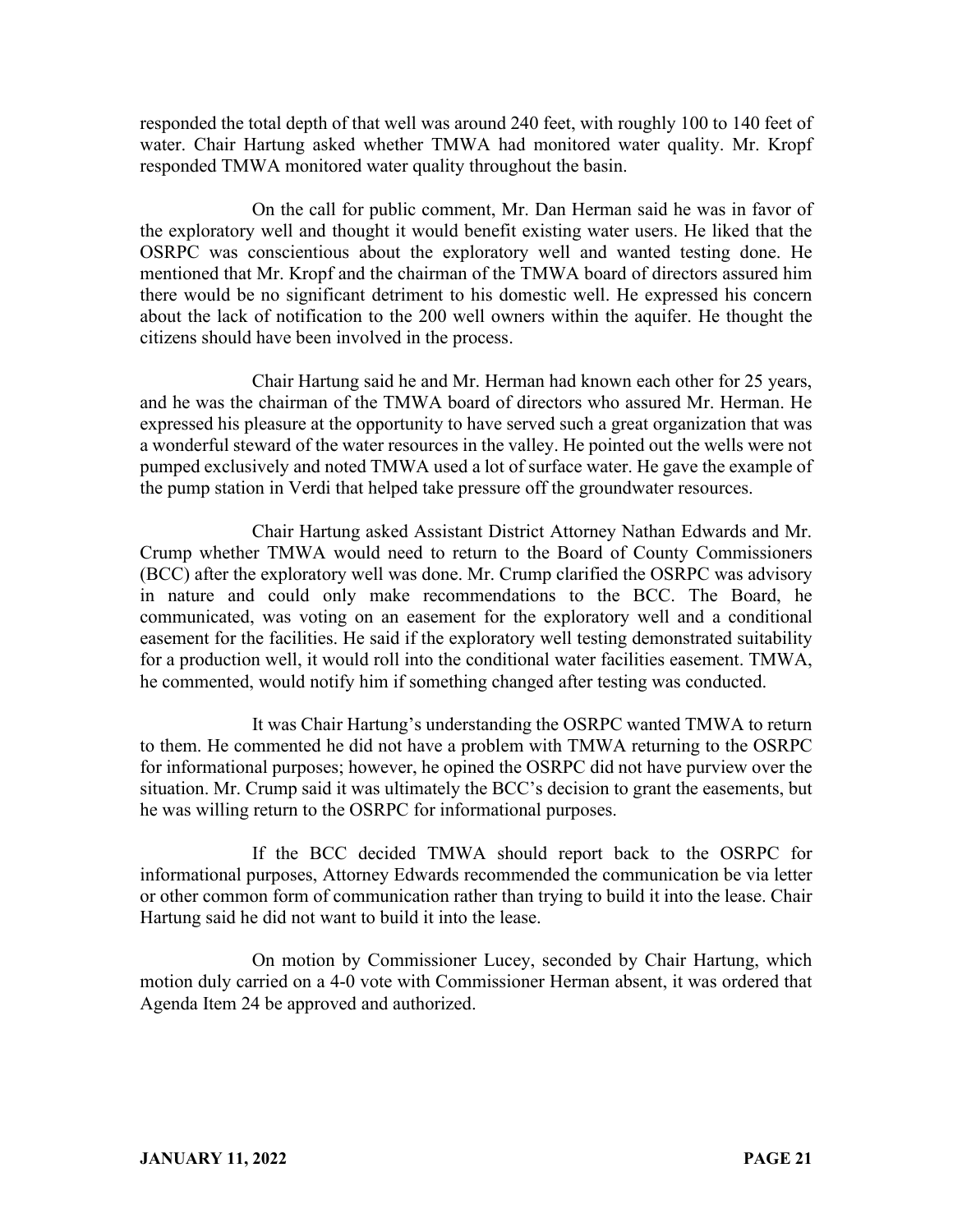**22-0039 AGENDA ITEM 25** Introduction and first reading of an Ordinance amending Chapter 5 of the Washoe County Code relating to County Commissioner Election Districts by establishing five County Commissioner Election Districts in accordance with the 2020 federal decennial census and NRS 244.014 and 244.018 that are as equal in population as practicable, and providing other matters necessarily connected therewith and pertaining thereto; and if approved, set the public hearing and second reading of the Ordinance for January 25, 2022. Manager's Office. (All Commission Districts.)

The Chair opened the public hearing.

Jan Galassini, County Clerk, read the title for Bill No. 1869.

There was no response to the call for public comment on this item.

Bill No. 1869 was introduced by Commissioner Lucey, and legal notice for final action of adoption was directed.

## **22-0040 AGENDA ITEM 26** Public Comment.

Mr. Nicholas St. Jon noted he was limited to the issues he could bring to the Board due to the three-minute limitation. He had to sit through entire meetings to be able to get through as many issues as he could, he commented. He demanded a hard unchanging definition of what it was to be vaccinated due to the high infection rate of people who received the vaccine. He opined people without the booster were seen as unvaccinated. He demanded an answer from each member of the Board on whether they believed the vaccination created antibodies to protect a person from being infected by the virus.

Mr. Kenji Otto thanked County Manager Eric Brown, Engineering and Capital Projects Division Manager Dwayne Smith, and Commissioner Herman for working with him on the Crystal Canyon Boulevard quieting issue. He had not expected \$70,000 to be spent and hoped it could have been done cheaper. He asked the Board to reevaluate old requests for signs based on his findings. He said the sources for accident reports were varied, and he recommended a database for the County to keep track of the information. He asked the Board to consider removing the metal detectors at the entrance of the County building for the meetings. He did not want to be forced to wear a mask because somebody who got the shot was afraid. He requested to speak with Commissioner Jung about ideas for senior services.

Ms. Cindy Martinez commented governance was not designed to be easy and mentioned the Board represented the only point of addressing corrections needed. She said Washington State deployed 300 mobile vaccination vans and were presenting legislation to empower law enforcement to incarcerate unvaccinated citizens. She opined that was tyranny and asked the Board to honor their constitutional duty and oath to prevent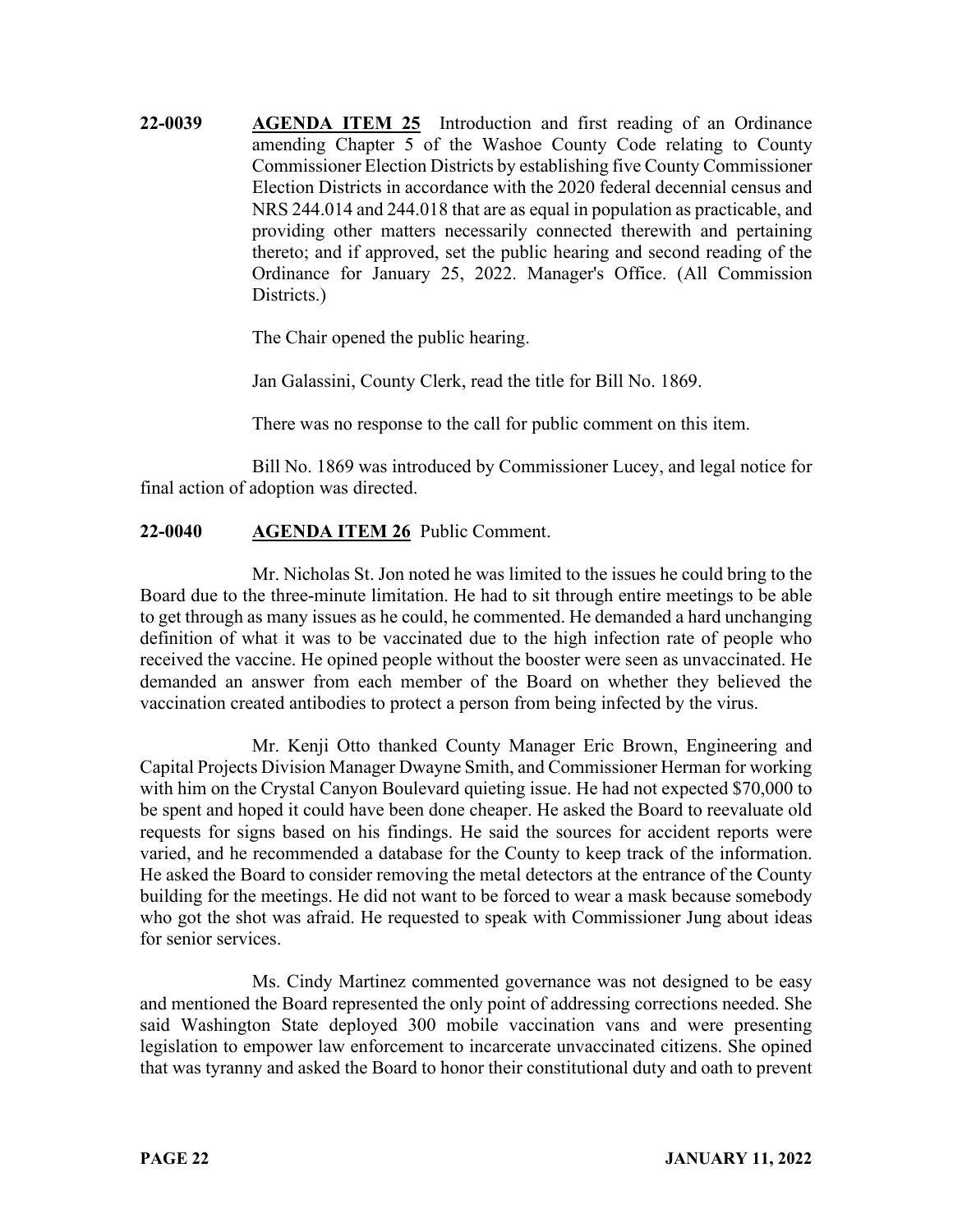that from happening in Washoe County. She talked about citizens in Seattle, Albany, and Europe that were protesting and thought the world was in grave danger.

#### **22-0041 AGENDA ITEM 27** Announcements/Reports.

Assistant County Manager Kate Thomas addressed public comments regarding retroactive items on the agenda and said many of the items included instances where the County received subgrant awards past the effective date. She said it was out of the County's control whether the item was brought before the Board prior to the beginning of the period. She indicated staff reports for the retroactive items included details on reasons the items were retroactive.

Commissioner Lucey acknowledged the Comptroller's office, finance department, and the budget department for their hard work at managing the County money efficiently and effectively. He noted it had been the 39th year the County received the annual certificate of achievement for excellence in financial reporting from the Government Finance Officers Association.

Regarding public comment pertaining to the Meal on Wheels program, Commissioner Lucey appreciated the Human Services Agency's continued diligence in supporting people from birth to death. He noted there were many times Meals on Wheels drove in hazardous conditions to make sure individuals received meals. He thought the program was a huge resource for many individuals and was often overlooked.

Commissioner Lucey informed January 9 was law enforcement appreciation day and commented the Board had always supported public safety individuals, law enforcement, and firefighters. He said law enforcement did a great job at maintaining the jail and providing services in the unincorporated area of the County with a limited budget. He opined law enforcement officers were often seen as the enemies when, in fact, they worked to protect and serve. He congratulated Chair Hartung on his election to chair and said he looked forward to serving with him.

Commissioner Hartung thanked Commissioner Lucey for his work as chair and noted Commissioner Lucey's service had been difficult in a tumultuous time. He opined Commissioner Lucey had done a great job in his balance and approach of the chair position.

Chair Hartung said a good point had been brought up in public comment about tracking accidents. He opined the idea merited thought because tracking accidents was imperative to understanding whether a design or behavior needed to be changed. He was unsure how a database would work because of the jurisdictions and uncertainty of who responded to accidents. He thought it could be problematic to track accidents and injuries. He felt there had always been a disconnect on how the information was collected and he asserted he would work with staff regarding the matter.

\* \* \* \* \* \* \* \* \* \* \*